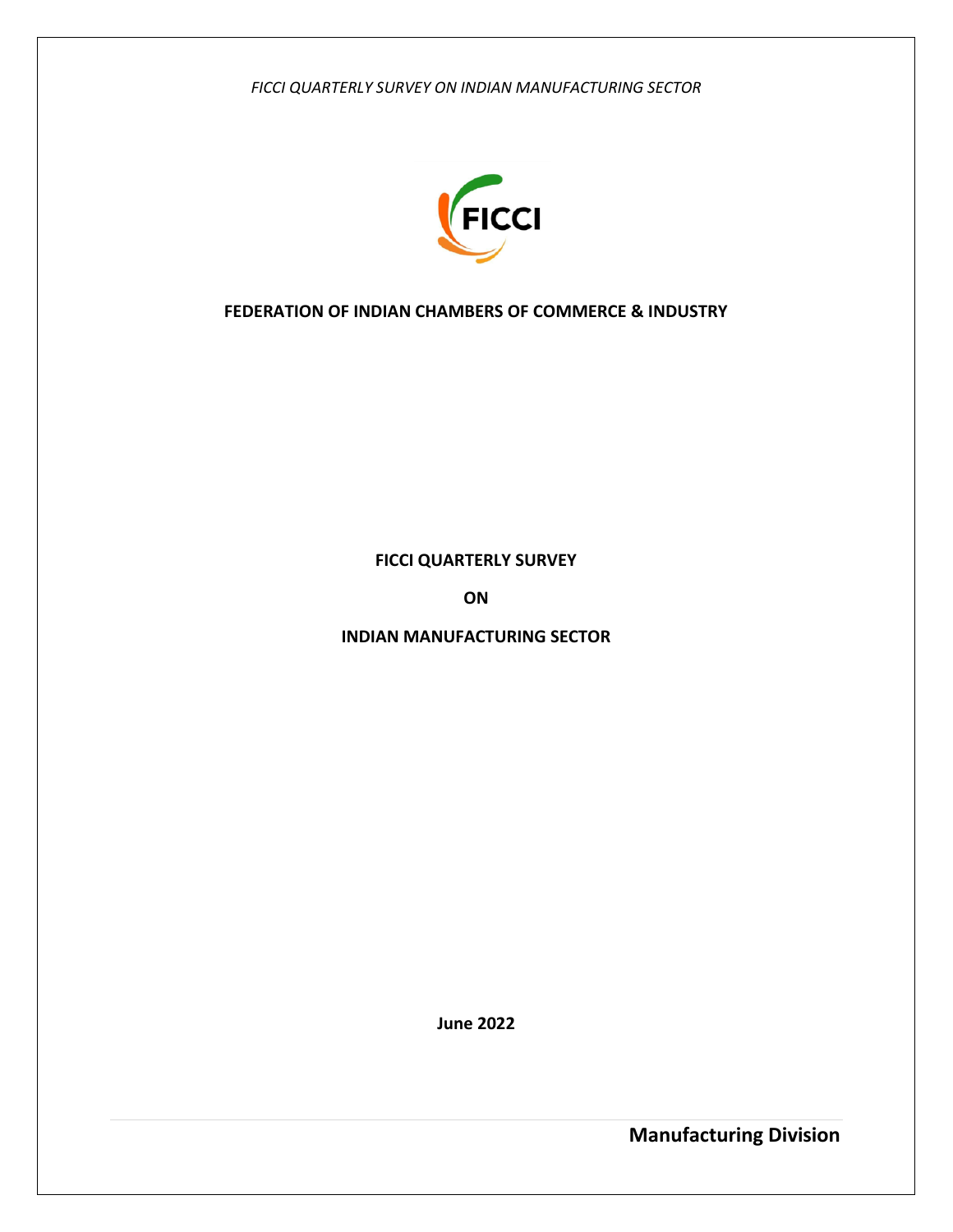

| <b>CONTENTS</b>                                       | Page No.     |
|-------------------------------------------------------|--------------|
| Introduction & Quarterly Assessment for Manufacturing | $\mathbf{1}$ |
| Sector                                                |              |
| Automotive                                            | 6            |
| Capital Goods                                         | 8            |
| Cement                                                | 10           |
| Chemicals, Fertilizers & Pharmaceuticals              | 12           |
| Footwear                                              | 14           |
| <b>Machine Tools</b>                                  | 16           |
| <b>Metals and Metal Products</b>                      | 18           |
| <b>Paper Products</b>                                 | 20           |
| <b>Textiles</b>                                       | 22           |
| Toys                                                  | 25           |
| Tyre                                                  | 27           |
| <b>Miscellaneous</b>                                  | 29           |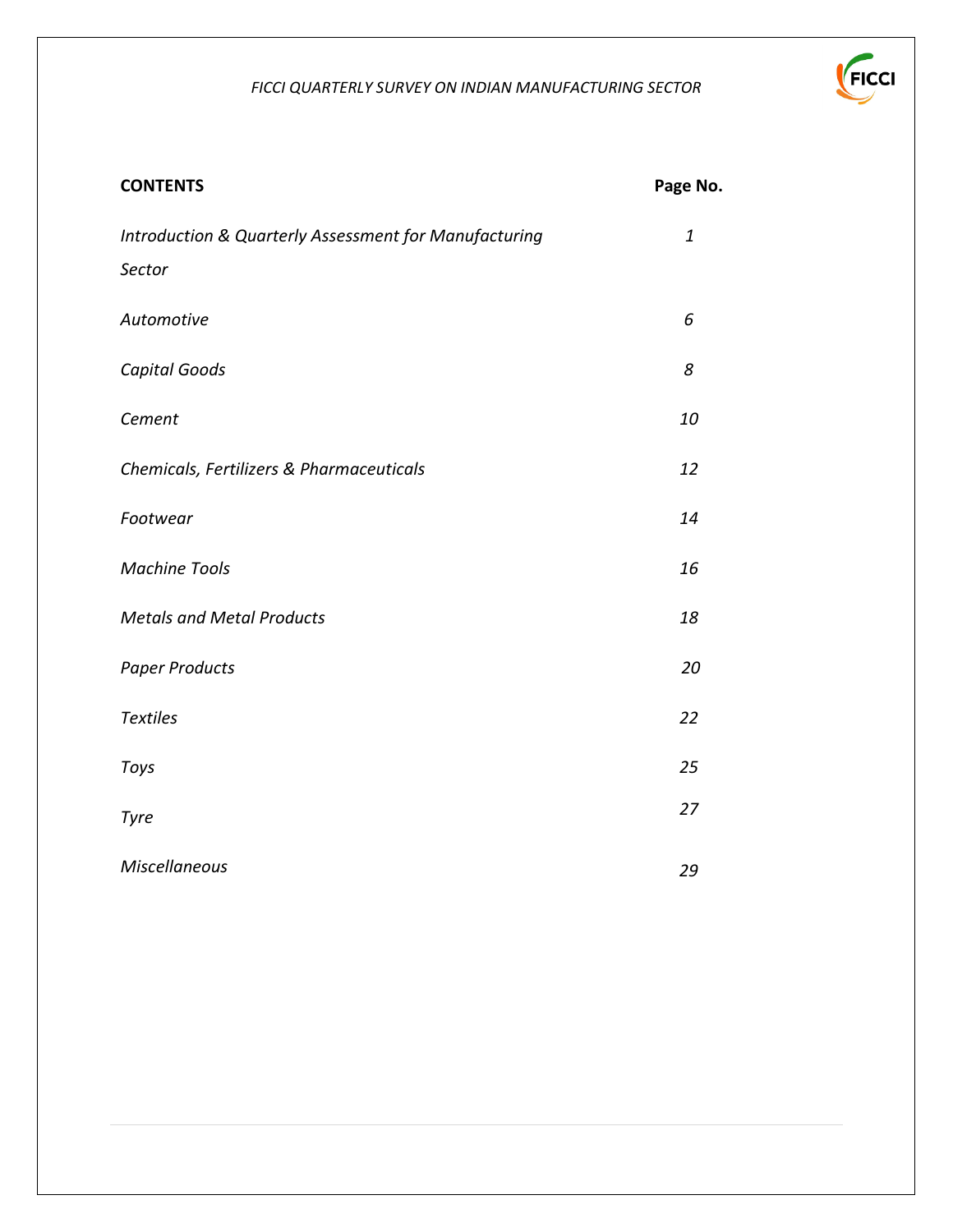

# **Introduction & Quarterly Assessment for the Manufacturing Sector**

#### *Production and Demand*

FICCI's latest quarterly survey assessed the sentiments of manufacturers for Q-1 April-June (2022-23) for twelve major sectors namely Automotive, Capital Goods, Cement, Chemicals, Fertilizers and Pharmaceuticals, Footwear, Machine Tools, Metal & Metal Products, Paper Products, Textiles, Toys, Tyre and Miscellaneous. Responses have been drawn from over 300 manufacturing units from both large and SME segments with a combined annual turnover of over 3 lakh crores.

FICCI's latest quarterly survey on Manufacturing reveals that after experiencing revival of Indian economy in the first three quarters of 2021-22, momentum of growth continued in subsequent quarters of Q-4 (Jan-Mar 2021-22) and Q-1 April-June (2022-23). 54.8% respondents reported higher production levels in Q-1 (April- June 2022-23), with an average expectation of increase in production by over 10%. This is slightly more than the percentage of respondents experiencing higher growth in Q-1 of last year. This assessment is also reflective in order books as 55% of the respondents in Q-1 (April-June 2022-23) are expecting higher number of orders.

### **Figure: % of Respondents Expecting Higher Production in the Quarter vis-à-vis Respective Last Year's Quarter**

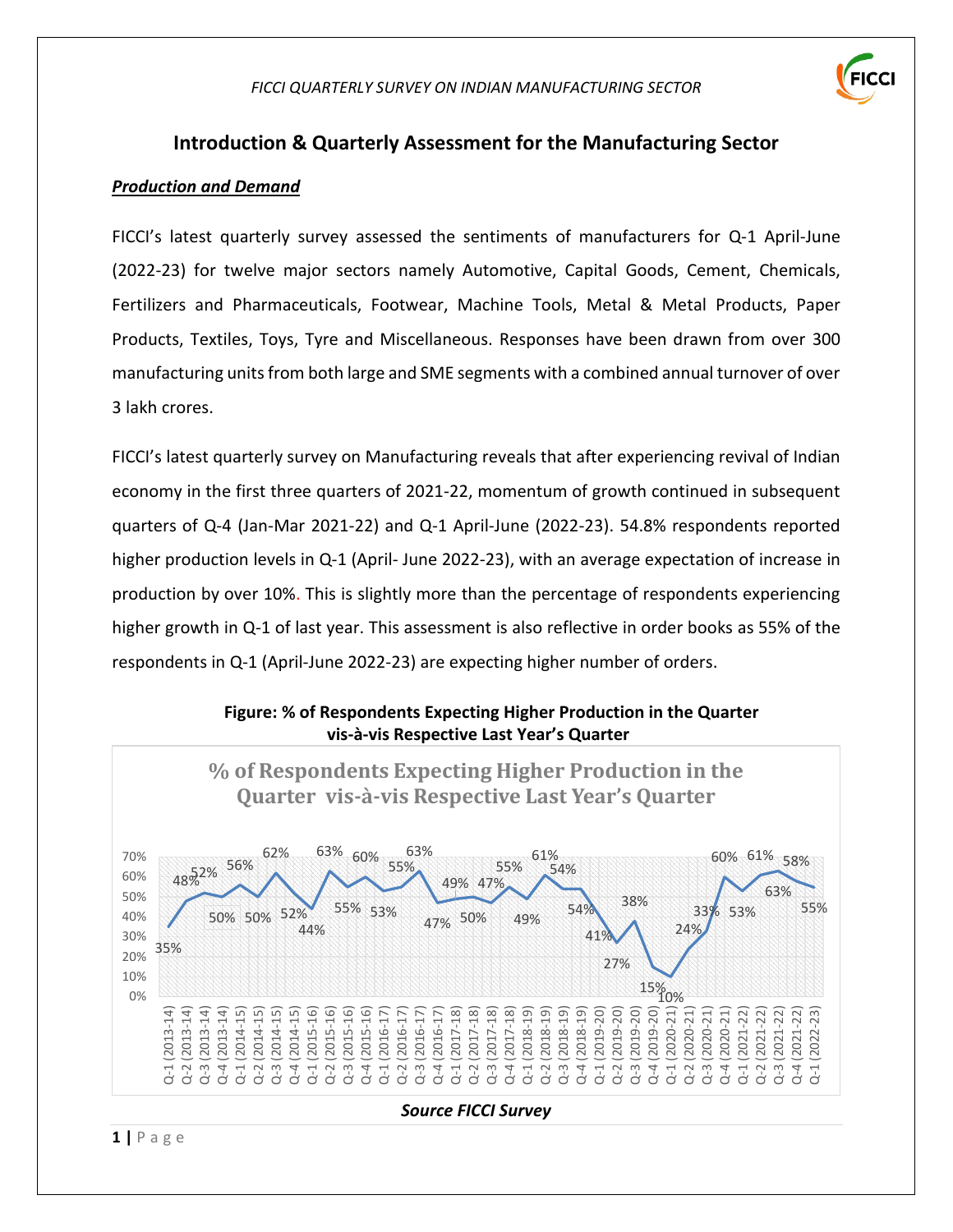

# *Capacity Addition & Utilization*

- The existing average capacity utilization for Q4 2021-22 in manufacturing is 77%, a little higher than 75% in the previous quarter, which reflects increased economic activity in the sector.
- The future investment outlook also improved as compared to previous quarters but remains that of cautious optimism, as 40% respondents reported plans for capacity additions in the next six months, by 14% on an average.
- Global economic uncertainty caused by the Russia-Ukraine War and increasing cases of COVID worldwide have accentuated the volatilities impacting the major economies*.* High raw material prices, increased cost of finance, cumbersome regulations and clearances, shortage of working capital, high logistics cost due to rising fuel prices and blocked shipping lanes, low domestic and global demand, excess capacities due to high volume of cheap imports into India, unstable market, high power tariff, shortage of skilled labor, highly volatile prices of certain metals etc. and other supply chain disruptions are some of the major constraints which are affecting expansion plans of the respondents.
- The table below, gives average capacity utilization in Q4 2021-22 for various sub-sectors of manufacturing.

| <b>Sector</b>                            | <b>Average Capacity Utilization in</b><br>Q-4 2021-22 |
|------------------------------------------|-------------------------------------------------------|
| Automotive                               | 80                                                    |
| Capital Goods                            | 75                                                    |
| Cement                                   | 80                                                    |
| Chemicals, Fertilizers & Pharmaceuticals | 70                                                    |
| <b>Electronics &amp; Electricals</b>     |                                                       |
| <b>Metals &amp; Metal Products</b>       | 75                                                    |
| <b>Paper Products</b>                    | 95                                                    |
| <b>Textiles</b>                          | 82                                                    |

#### **Table: Current Average Capacity Utilization Levels as Reported in Survey (%)**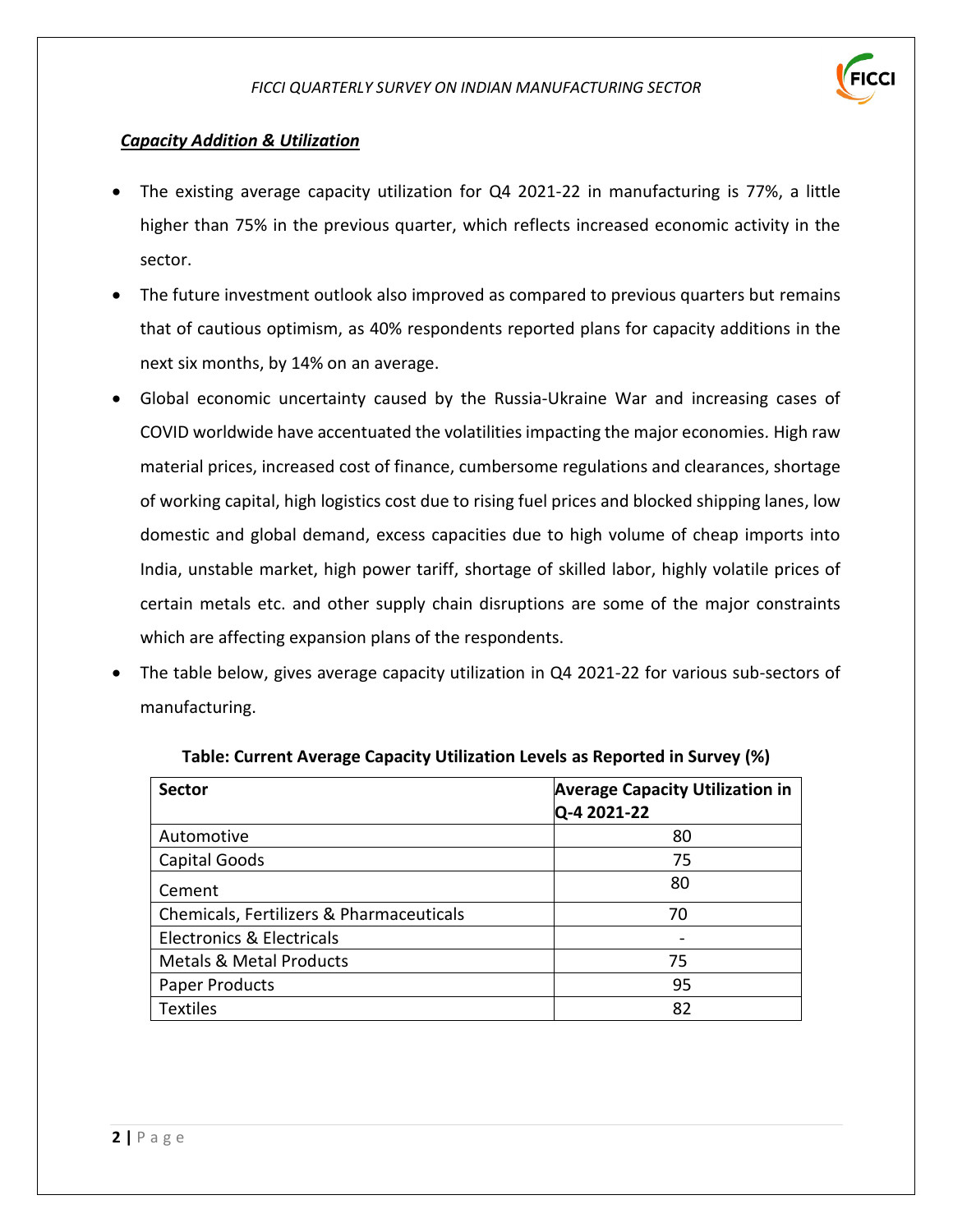

# *Inventories*

• 80% of the respondents expect either more or same level of inventory in Q-1 April-June 2022- 23, which is a bit lower as compared to the previous quarter, where around 90% respondents expected either more or same level of inventory.

# *Exports*

• The outlook for exports seems to be positive as 53.4% of the respondents expect an average increase of 15.2% in exports in Q-1 2022-23 as compared to the first quarter of last year.

#### *Hiring*

• There seems to be an improvement in employment creation by the sector as compared to the previous quarter (Q-3 of 2021-22), where only 25% of the respondents were looking at hiring in next few months. This percentage has improved significantly to 53% of the respondents in Q-1 2022-23 who are now looking at hiring additional workforce in the next three months.

#### *Interest Rate*

• Average interest rate paid by the manufacturers has increased to 9.69% p.a. as against 8.4% p.a. during last quarter and the highest rate at which loan has been raised is 16% p.a. High lending rates were reported by around 70% of the respondents.

# *Sectoral Growth*

• Based on expectations in different sectors, almost all sectors are likely to register moderate to strong growth in Q-1 2022-23 except few as given in the table below.

| <b>Sector</b> | <b>Growth Expectation</b> |
|---------------|---------------------------|
| Automotive    | Moderate                  |
| Capital Goods | Strong                    |

# **Table: Growth expectations for Q-1 2022-23 compared with Q-1 2021-22**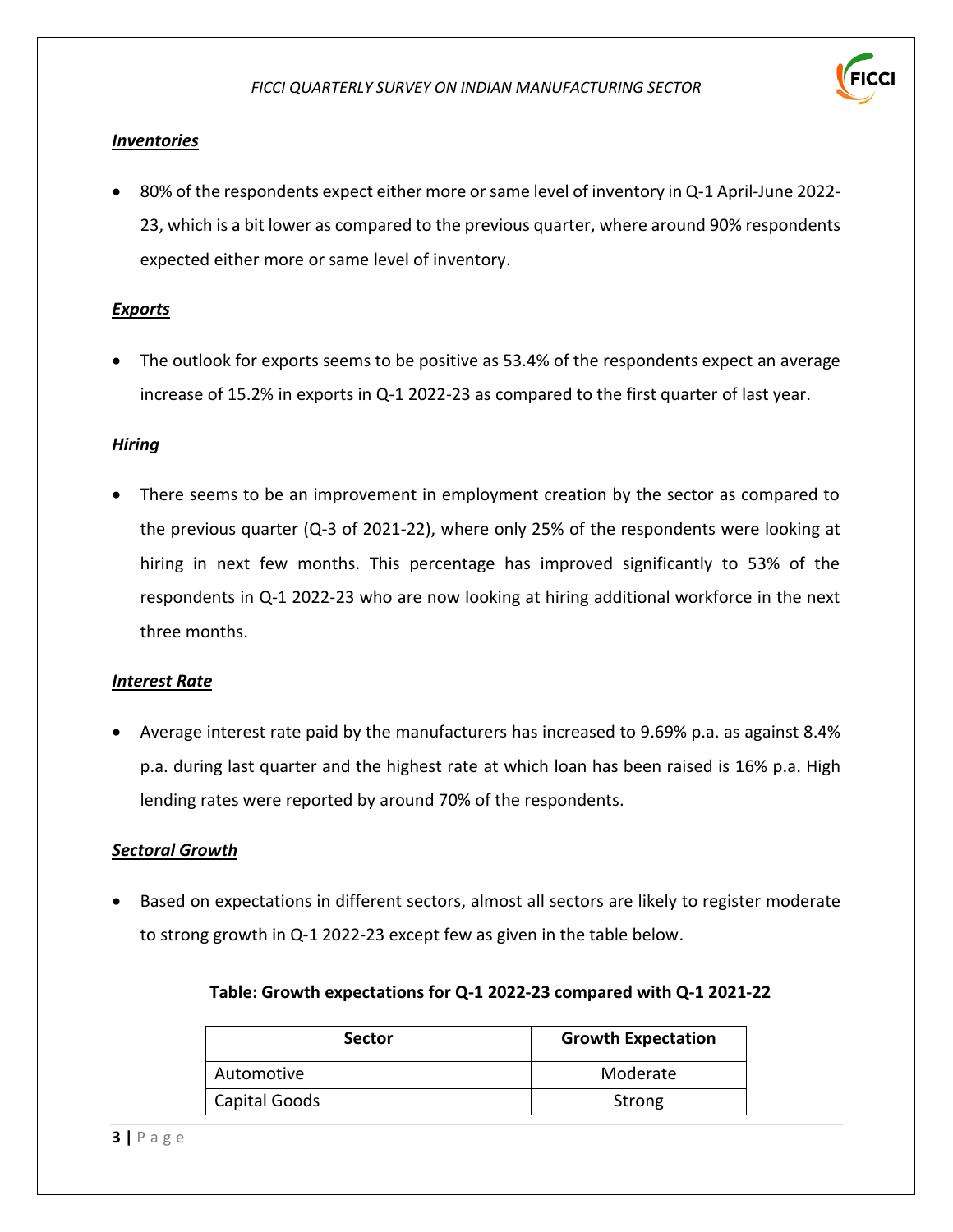| Cement                                   | Strong   |
|------------------------------------------|----------|
| Chemicals, Fertilizers & Pharmaceuticals | Moderate |
| Footwear                                 | Low      |
| <b>Machine Tools</b>                     | Strong   |
| <b>Metals &amp; Metal Products</b>       | Moderate |
| Miscellaneous                            | Moderate |
| <b>Paper Products</b>                    | Moderate |
| <b>Textiles</b>                          | Strong   |
| <b>Toys</b>                              | Moderate |
| Tyre                                     | Strong   |

*Note: Strong > 10%; 5% < Moderate < 10%; Low < 5% Source: FICCI Survey*

### *Production Cost*

• The cost of production as a percentage of sales for manufacturers in the survey has risen for 91% respondents in Q-4 2021-22. Reduced availability and high raw material prices especially that of steel, increased transportation, logistics and freight cost, and rise in the prices of crude oil and fuel have been the main contributors to increasing cost of production. Other factors responsible for escalating production costs include enhanced labor costs, high cost of carrying inventory, and fluctuation in the foreign exchange rate.

#### *Workforce Availability*

• Most sectors have sufficient labor force engaged in their operations and are not facing shortage of labor at factories. While 77% of our respondents mentioned that they do not have any issues with workforce availability, the remaining 23% feel that there is lack of skilled workforce available in their sector.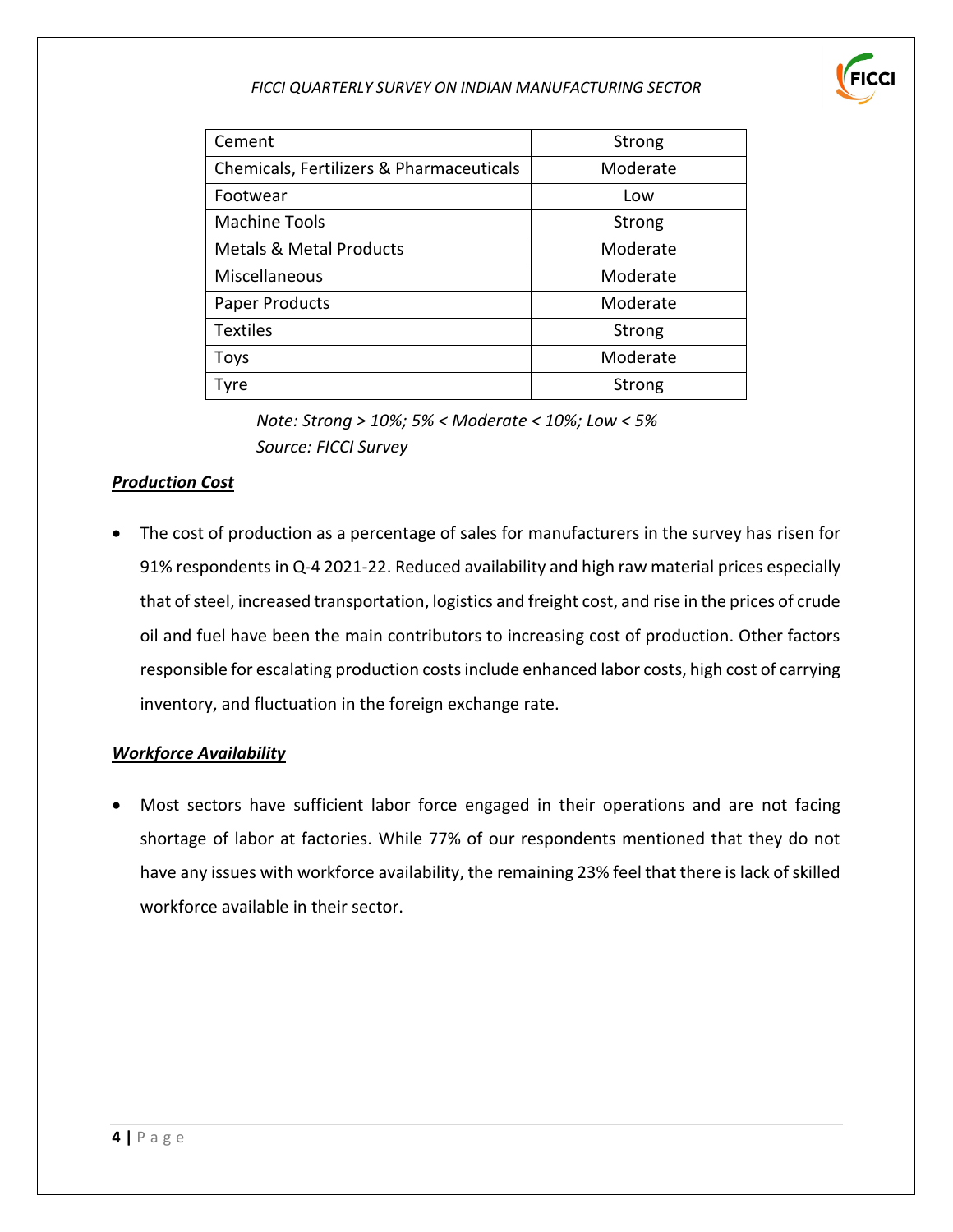

# *Sectoral Analysis*

**5 |** P a g e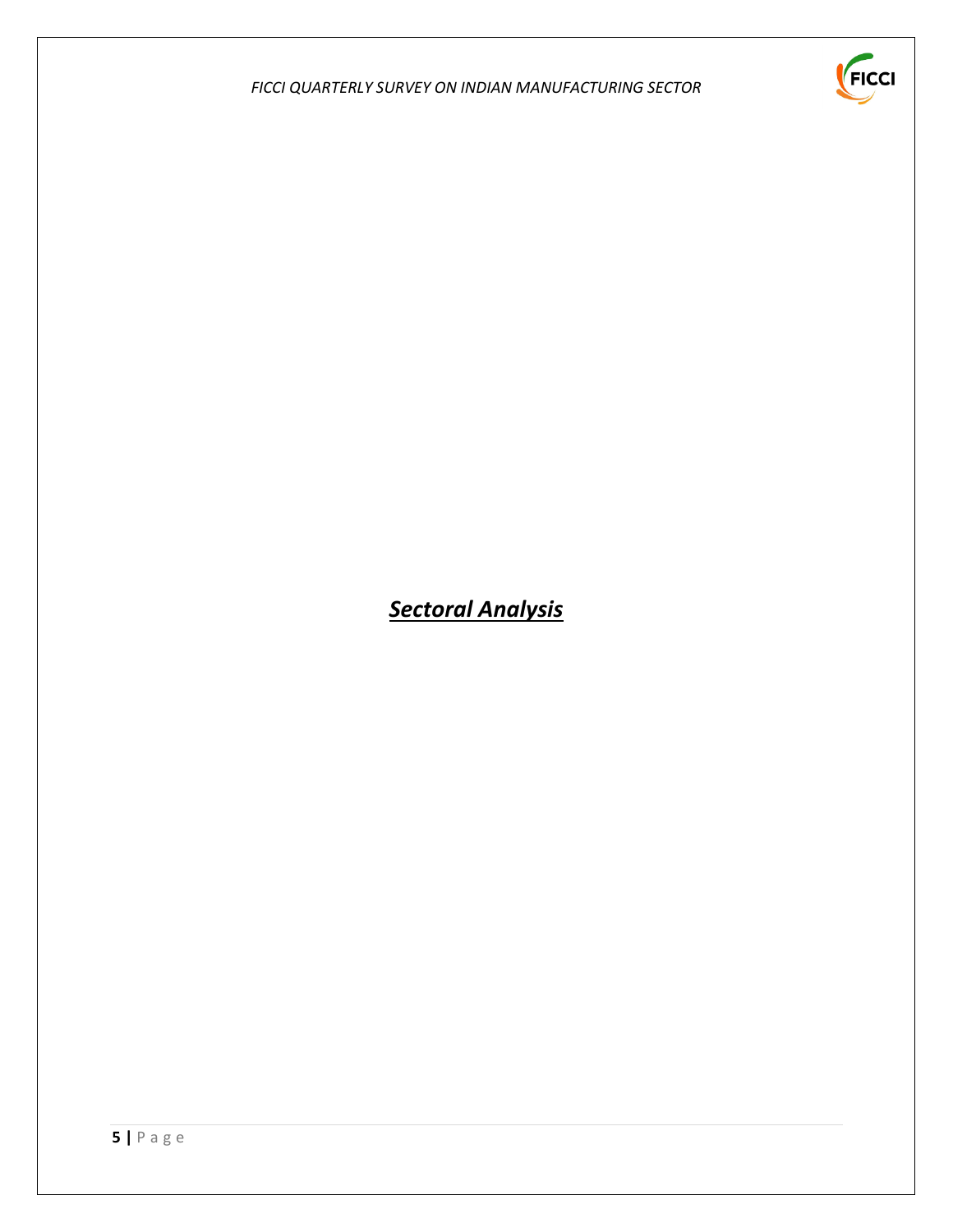

#### *Automotive*

| <b>Production</b> | <b>Exports</b> | Inventory  | Investment for<br>Expansion | <b>Hiring</b> |
|-------------------|----------------|------------|-----------------------------|---------------|
| Moderate          | Positive       | <b>LOW</b> | Positive                    | Positive      |

- $\Rightarrow$  Only a third of the respondents had production higher in Q4 January-February 2021-22 vis-àvis the same quarter a year ago. Similarly, around 33% of the respondents expect a higher production for Q1 April-June 2022-23. With respect to orders in Q1 2022-23, 67% of the respondents expect them to be higher than the previous quarter.
- $\Rightarrow$  On an average, the sector is utilizing about 80% of its capacity, which is higher than last year as reported by a third of the respondents. Also, 67% of the respondents reported that they are planning to expand capacity in next 6 months by 11% on an average*.*
- $\Rightarrow$  On the exports front, 33% of the respondents reported their exports to be 15% higher in Q4 2021-22. Furthermore, 67% of the respondents expect their exports to be over 9% higher on an average in Q1 2022-23 based on an expectation of improvement in export demand.
- $\Rightarrow$  Over two thirds of the respondents reported a rise in the cost of production. This has been attributed to reduced raw material availability and higher costs, especially of Steel, Aluminium, Rhodium, Palladium, ABS and Rubber, increased logistics cost due to increase in fuel prices and increase in operating costs.
- $\Rightarrow$  All the respondents were maintaining less than or same level of average inventory levels in Q4 2021-22 and only a third expect average inventory levels in Q1 2022-23 to be more than the average level.
- $\Rightarrow$  Post relaxations in lockdown conditions, 100% operations have resumed in the factories/facilities of all the respondents.
- ⇒ No workforce availability constraints have been reported. In addition, more than half of the auto sector respondents are planning to expand their workforce by *5%* on an average in the near future.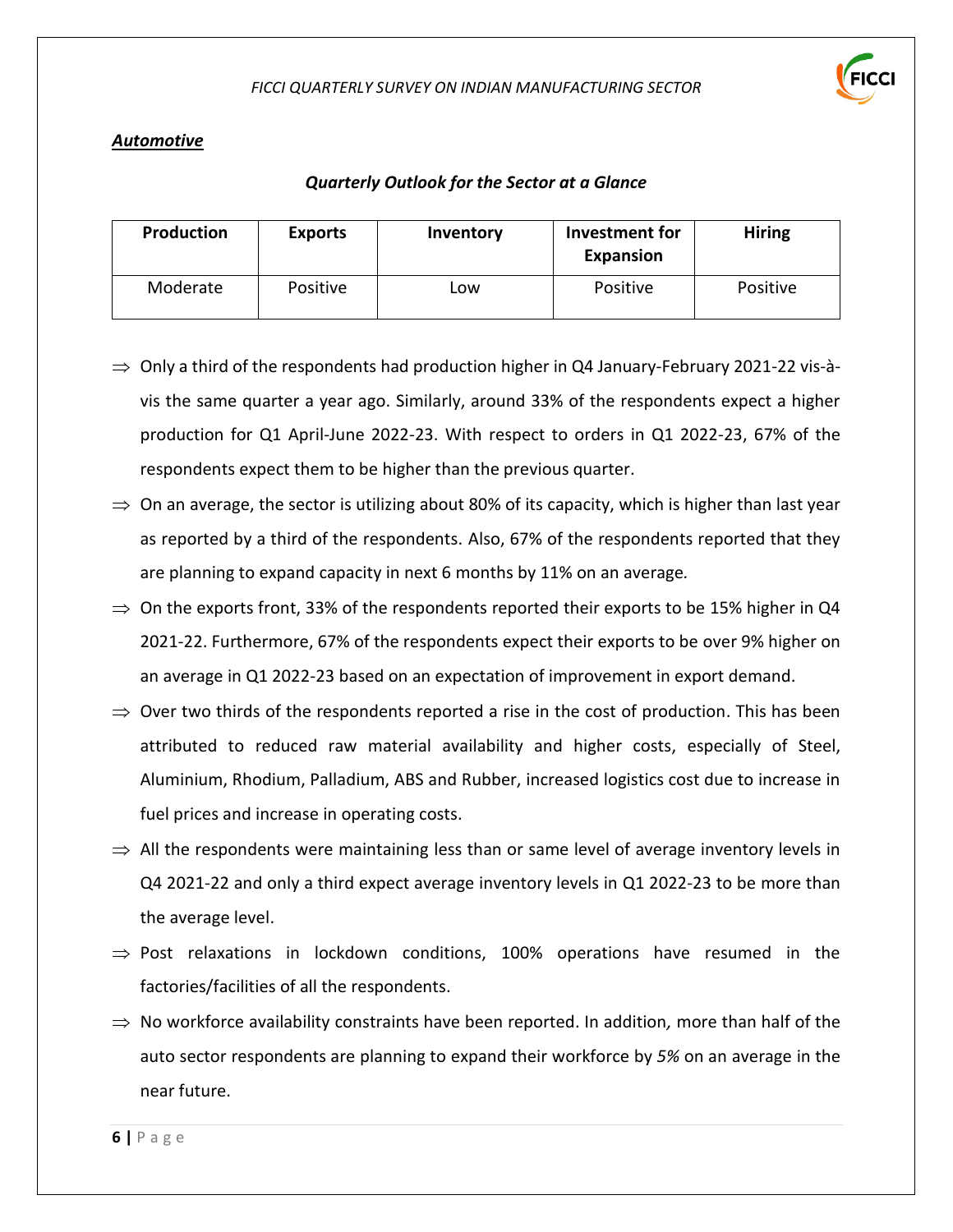

- $\Rightarrow$  On an average, the industry reported to be availing credit at an interest rate close to 11% p.a. All the respondents expressed that there is sufficient availability of funds from banks.
- $\Rightarrow$  To check the spread of fourth wave, automotive sector respondents are maintaining safety protocols, ensuring maximum vaccination coverage to employees and channel partners, maintaining social distancing, properly sanitizing their workspace and strictly monitoring adherence to other COVID protocols.
- $\Rightarrow$  The respondents expect manufacturing growth to revive in next six to nine months. Following is proposed for revival of growth in the sector:
	- Increased spending by the government on infrastructure and speed up the initiatives to drive Make in India and Aatmanirbhar Bharat.
	- Promote investments and stabilize fuel and raw material prices.
	- Introduce steps to control the logistics cost and increase availability of shipping lines.
	- Reduce interest rates to enhance credit availability.

 $\Rightarrow$  Limited availability and high cost of raw material and components and supply-chain issues are the most significant constraints to the growth of the sector. Other constraints include lack of domestic demand, consignments stuck at ports, export issues and business uncertainty.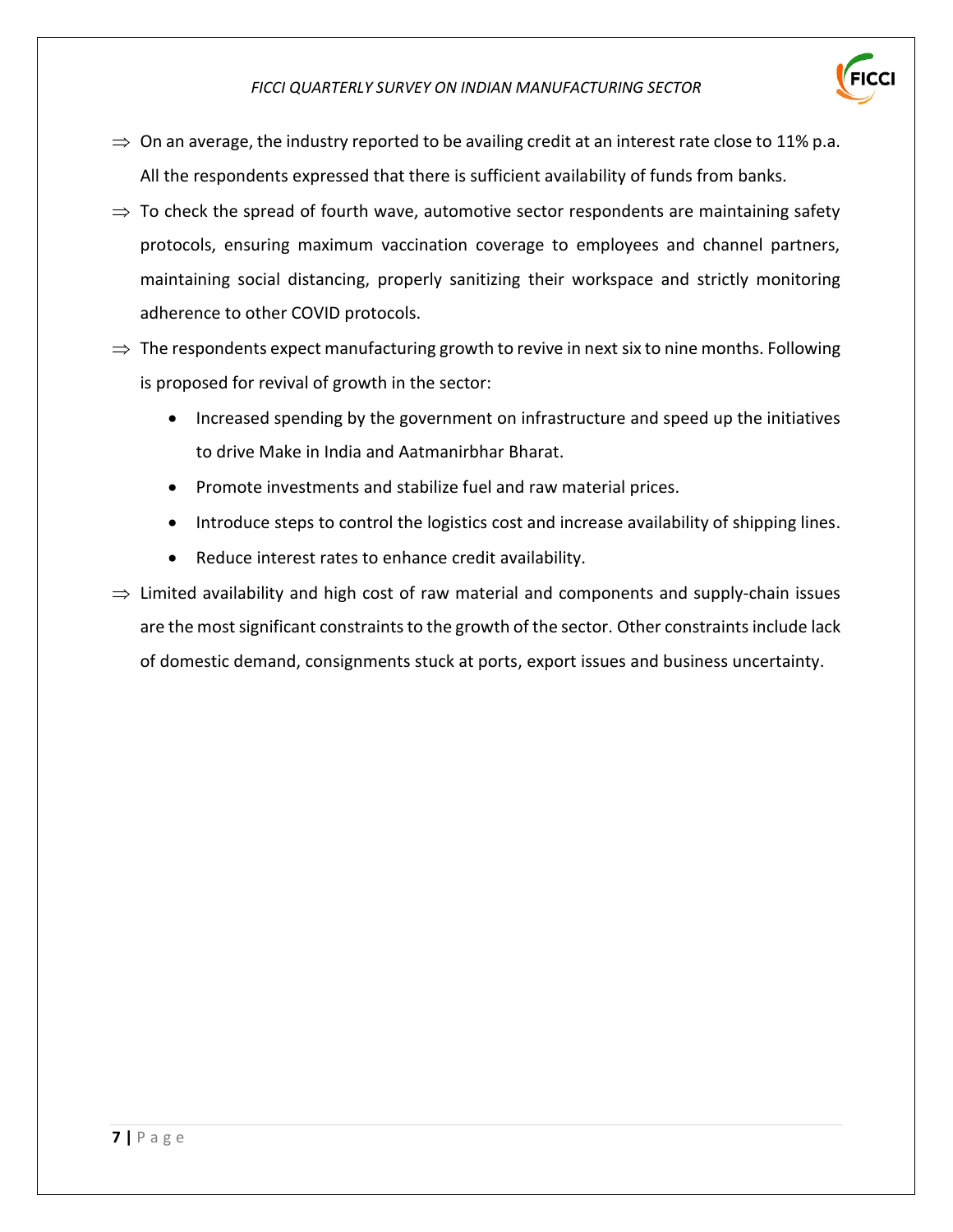

# *Capital Goods*

| <b>Production</b> | <b>Exports</b> | Inventory     | Investment for<br><b>Expansion</b> | <b>Hiring</b> |
|-------------------|----------------|---------------|------------------------------------|---------------|
| Strong            | Positive       | Average level | moderate                           | <b>Bleak</b>  |

- $\Rightarrow$  About 70% of the respondents had higher production in the Q4 Jan-Mar 2021-22 quarter visà-vis the same quarter a year ago and 60% of the respondents expect this trend to continue in the Q1 April-June 2022-23. This trend is also reflected in the order books which show that over 80% of the respondents expect orders in Q1 2022-23 to be higher or same than those in Q4 2021-22.
- $\Rightarrow$  On an average, the sector is utilizing about 75% of its capacity which is same or more than last year as reported by 90% of the respondents*.* 20% of the respondents in this quarter are planning to make investments and expand capacity by 12.5% on an average in the next six months.
- $\Rightarrow$  On the exports front, over 50% of the respondents reported their exports to be higher in Q4 2021-22 over Q4 2020-21. In addition, more than half of the respondents expect their exports to be higher in Q1 2022-23 as compared to the same quarter last year.
- $\Rightarrow$  All the respondents reported a rise in the cost of production. This has been attributed majorly to the increase in raw material prices especially steel and high fuel cost causing freight costs to increase.
- $\Rightarrow$  While 20% of the respondents maintained more than average inventory levels in Q4 2021-22, 70% maintained the average levels. Only 10% of the respondents expect more than average inventory levels in Q1 2022-23, owing to supply chain problems.
- $\Rightarrow$  According to the respondents in capital goods sector, around 80% of operations is taking place in factories/facilities.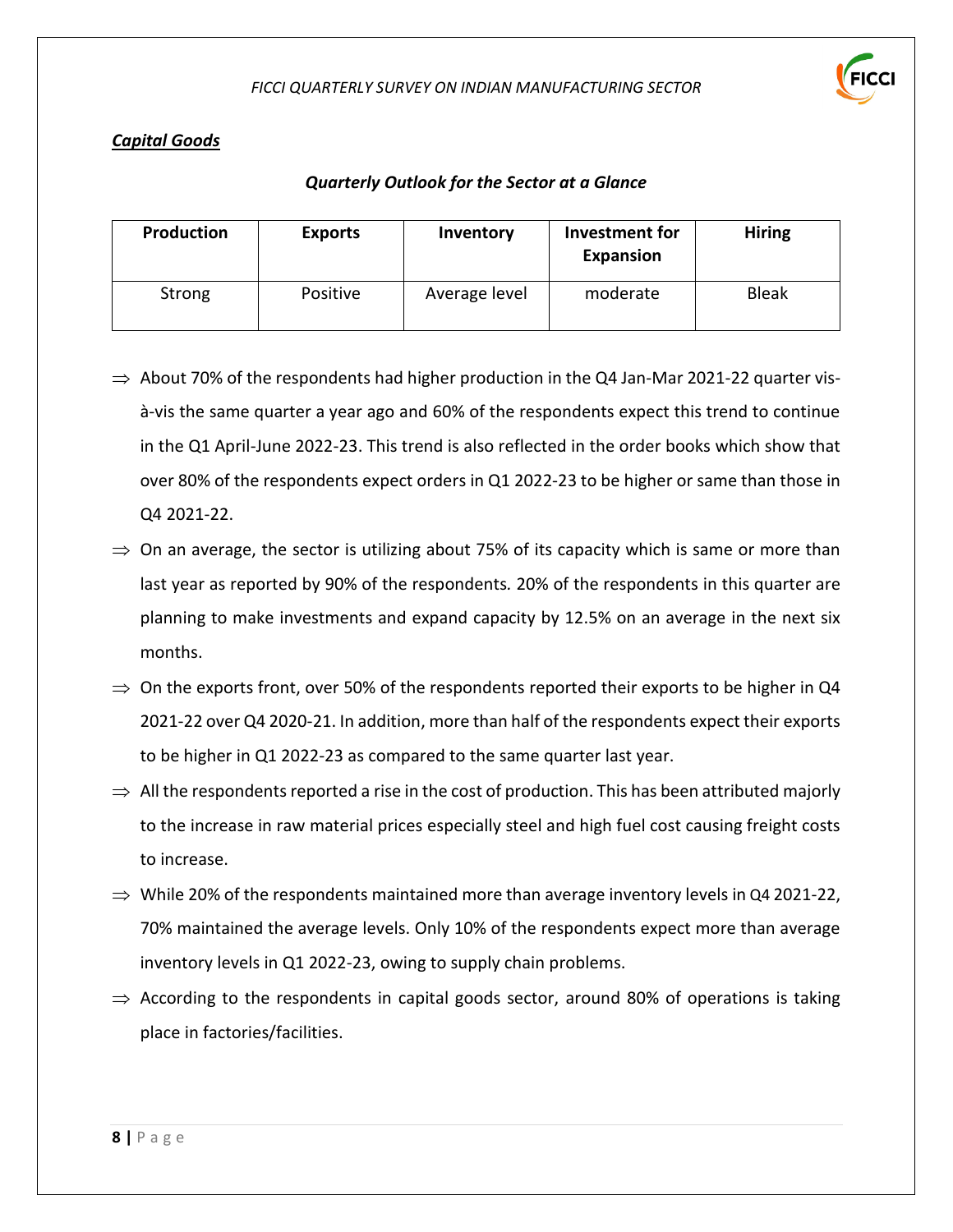

- $\Rightarrow$  90% of the respondents reported that they are not facing any shortage of labor force presently and only 20% plan on hiring additional workforce within the next three months. However, a small proportion is facing the issue of unavailability of skilled labor.
- $\Rightarrow$  On an average, the industry reported to be availing credit at an interest rate close to 9.8% p.a. and all the respondents reported sufficient availability of funds.
- $\Rightarrow$  To check the spread of fourth wave, capital goods sector respondents are carrying out vaccination drives (including for contract workmen), adopting all the health and safety hygiene activities (social distancing, avoiding any mass social gathering, always wearing masks), organizing COVID awareness campaigns and following COVID protocols.
- $\Rightarrow$  All the respondents expect manufacturing growth to revive in next six to nine months and following measures have been proposed for revival of growth in the sector:
	- Reduction in GST rates, correct inverted duty structure, stabilization of commodity and raw material prices, fuel price reduction, imposition of non-tariff barriers on goods imported where domestic capacities available, and improving the semiconductor availability.
	- Simplify GST Input credit availing process
	- Capex budgets in public sector need to be speedily released and incentives for promoting capital expenditure need to be introduced.
	- Rationalise raw material duties and replace old powerplants with modern, eco-friendly and efficient power plants of higher capacity.
	- R&D support for the industry and extending PLI schemes for the specialty steel to boost investments in the sector.
	- Open access to renewable power so that firms can take the benefits of low energy generation costs and India's manufacturing can be improved.
- $\Rightarrow$  Supply chain issues, limited availability and rising costs of raw material and components, lack of domestic demand, logistical bottlenecks and skilled labour availability are reportedly some of the significant constraints for the sector which are restricting its growth.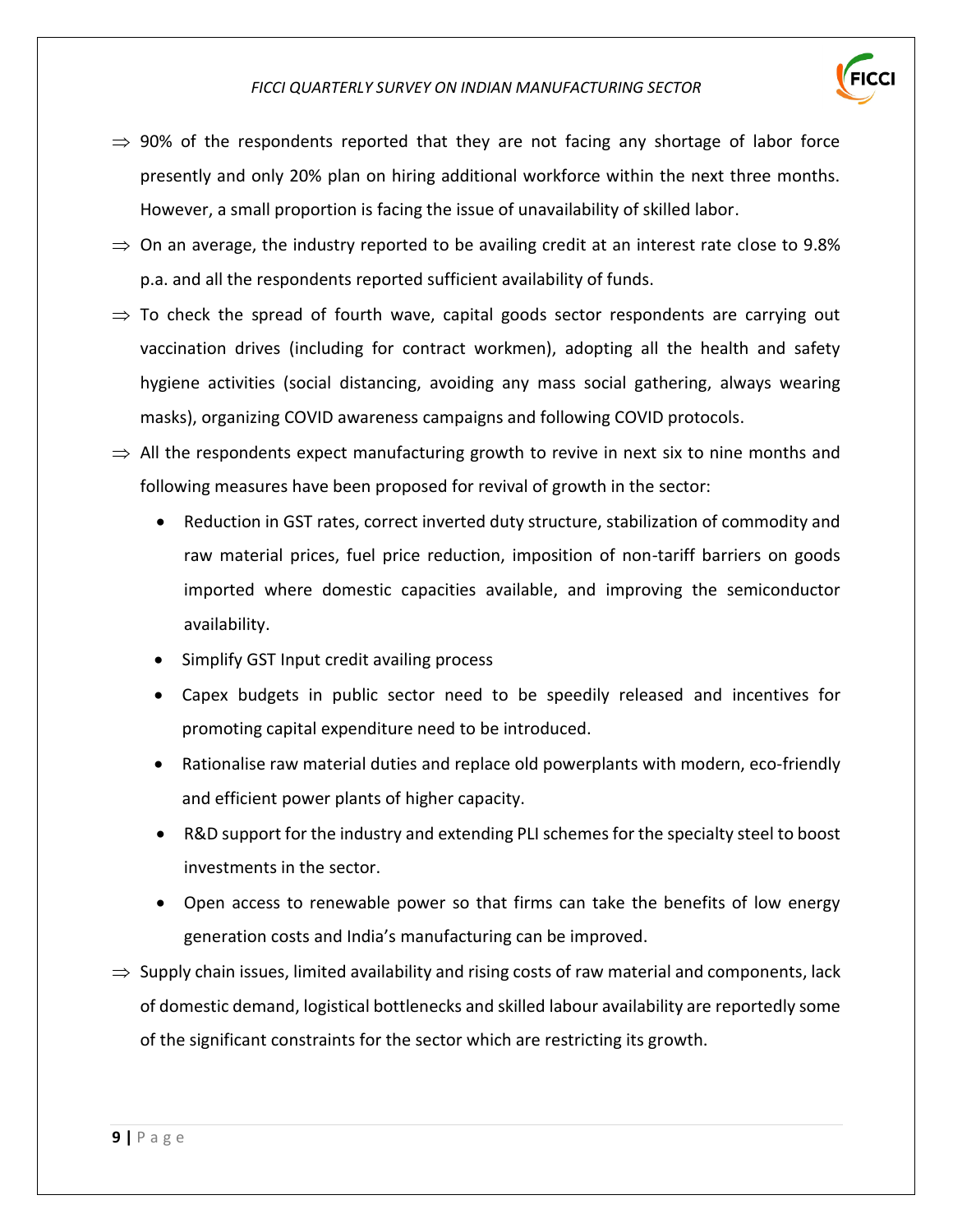

#### *Cement*

| <b>Production</b> | <b>Exports</b> | Inventory  | Investments for<br>Expansion | <b>Hiring</b> |
|-------------------|----------------|------------|------------------------------|---------------|
| Strong            | Same level     | Same level | Moderate                     | Moderate      |

- $\Rightarrow$  About 50% respondents expect production to be higher in Q4 Jan-Mar 2021-22 vis-à-vis the same quarter a year ago. Also, half of the respondents feel positive about the production levels rising in Q1 April-June 2022-23. This trend is also reflected in the order books which shows that over 50% of the respondents expect orders in Q1 2022-23 to be higher or same than those in Q4 2021-22.
- $\Rightarrow$  On an average, the sector is utilizing about 80% of its capacity. Among all the respondents, 90% are operating at a higher capacity level compared to that of previous year. Around 50% of the respondents in this quarter are planning to make investments and add capacity in next six months.
- $\Rightarrow$  On the exports front, all the respondents reported their exports to be relatively the same in Q4 2021-22 as compared to Q4 2020-21. On average, the exports have remained unchanged for the industry and half of the respondents expect them to remain the same in Q1 2022-23.
- $\Rightarrow$  All the respondents reported an increase in the cost of production. The cost of production has increased mainly due to increase in international price of imported pet coke and imported coal, increase in crude prices due to prevailing war situation between Russia & Ukraine.
- $\Rightarrow$  All the respondents were maintaining same levels of average inventory in Q4 2021-22.
- $\Rightarrow$  According to the respondents in cement sector, around 90% of operations are taking place in factories/facilities post relaxations in lockdown conditions.
- $\Rightarrow$  The respondents reported no shortage in availability of labour in the market and about 50% of the respondents are planning to hire additional workforce in near future.
- $\Rightarrow$  On an average, the industry reported availability of sufficient funds with credit being available at an interest rate close to 8% p.a.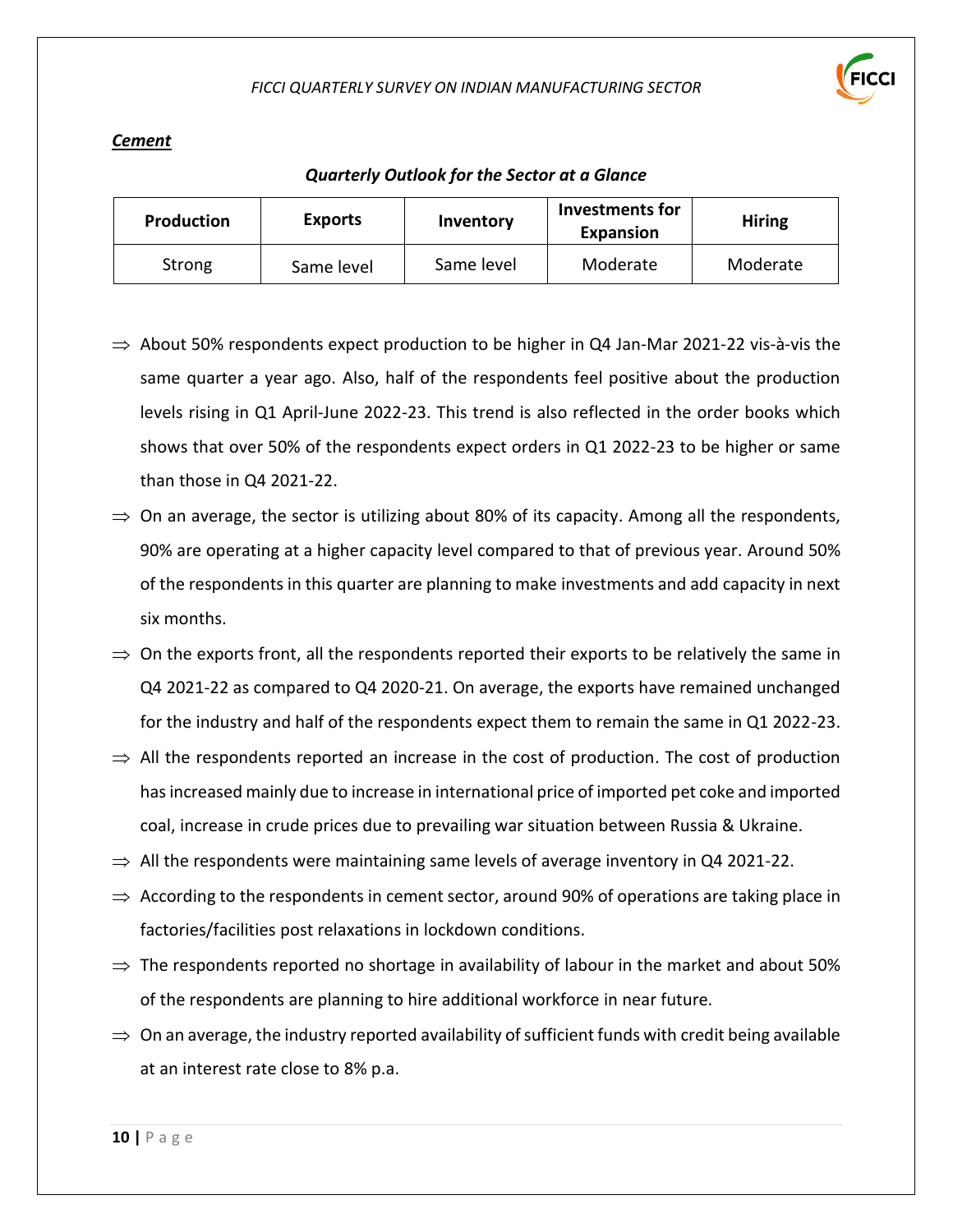

- $\Rightarrow$  Respondents in the cement sector mentioned that they are encouraging all employees for vaccination, organizing awareness drive through various online initiatives, installing oxygen plant in Delhi and implementing SOPs to contain the spread of any expected wave.
- $\Rightarrow$  All the respondents expect manufacturing growth to revive in next three. Following has been proposed by the industry for revival of growth in the sector:
	- Increased government spending on infrastructure projects and extending monetary help to the lower sections of society through relevant policies.
	- Need for higher import duty to promote domestic goods, reduction in GST rates, ensuring fund availability.
- $\Rightarrow$  Insufficient availability of raw material and rise in cost of production are the major concerns of the industry.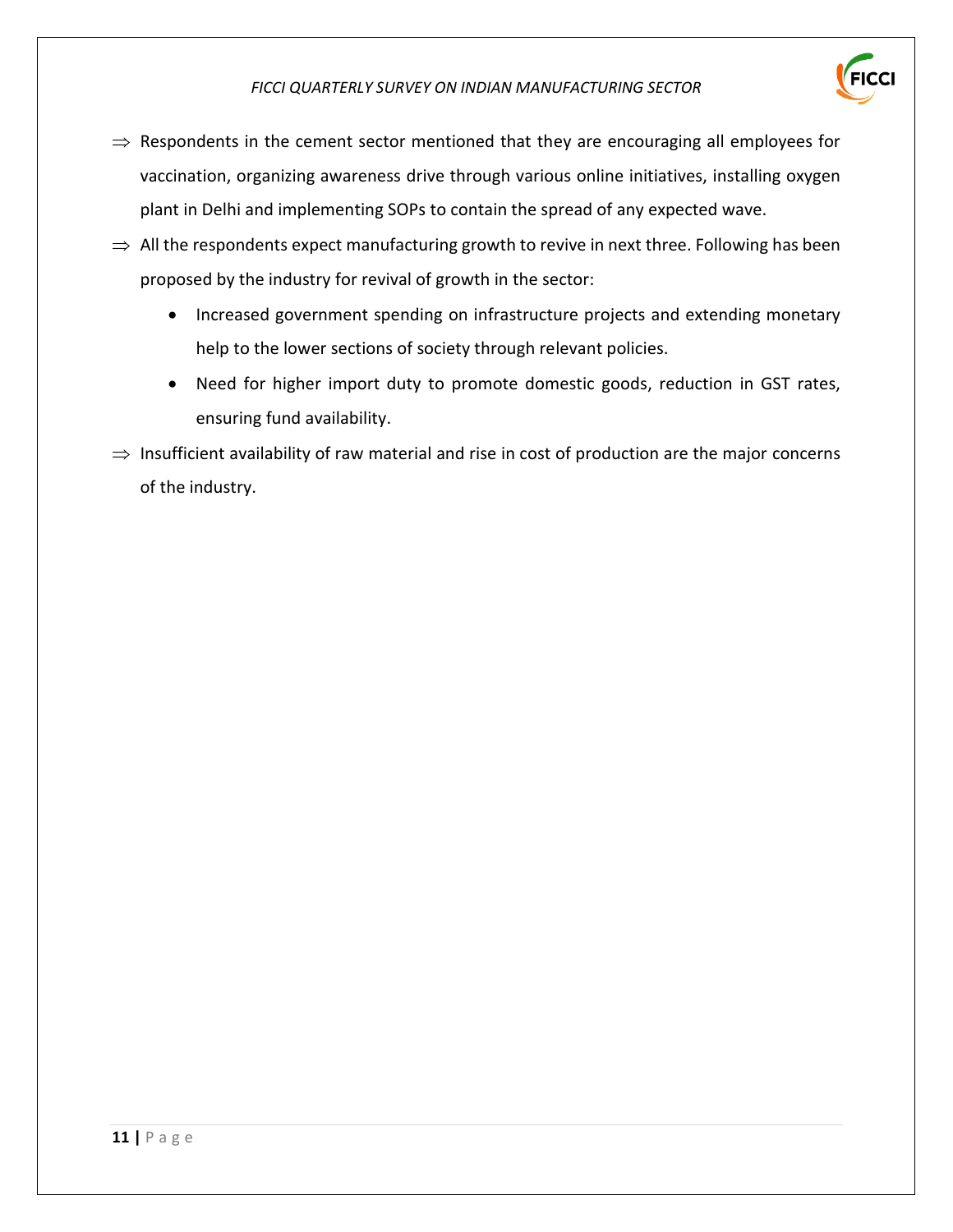# *Chemicals, Fertilizers & Pharmaceuticals*

| Production | <b>Exports</b> | Inventory      | <b>Investments for</b><br><b>Expansion</b> | <b>Hiring</b> |
|------------|----------------|----------------|--------------------------------------------|---------------|
| Moderate   | Moderate       | Same or higher | Moderate                                   | <b>Bleak</b>  |
|            |                | than Average   |                                            |               |
|            |                | level          |                                            |               |

- $\Rightarrow$  Around 50% of the respondents experienced a higher production in the Q4 Jan-Mar 2021-22 quarter vis-à-vis the same quarter a year ago and about 80% of the total respondents expect production to be higher or same in Q1 April-June 2022-23 as compared to the previous quarter. This trend is reflected in the order books as well, as 70% of the respondents expect orders in Q1 2022-23 to be higher or same than those in Q4 2021-22.
- $\Rightarrow$  On an average, the sector is utilizing about 70% of its capacity, almost same as the previous year. Among all the respondents, 20% are operating at a higher capacity level as compared to that of previous year and rest 80% are operating at similar levels. Also, 50% of the respondents reported that they are planning to add capacity to their existing investments in near future.
- $\Rightarrow$  On the exports front, 30% of the respondents reported their exports to be higher in Q4 2021-22 over Q4 2020-21. 40% of the respondents expect exports to be higher in Q1 2022-23 by 6.87% as compared to the previous quarter.
- $\Rightarrow$  All the survey respondents reported a rise in the cost of production. This has been attributed to increase in raw material prices such as that of natural gas, power, fuel, intermediates, and increase in logistics cost especially of shipping.
- $\Rightarrow$  Around 60% of the respondents maintained the same average inventory level in Q4 2021-22. All the respondents are expecting to maintain the same or higher levels of average inventory in Q1 2022-23 as compared to that in Q4 2021-22.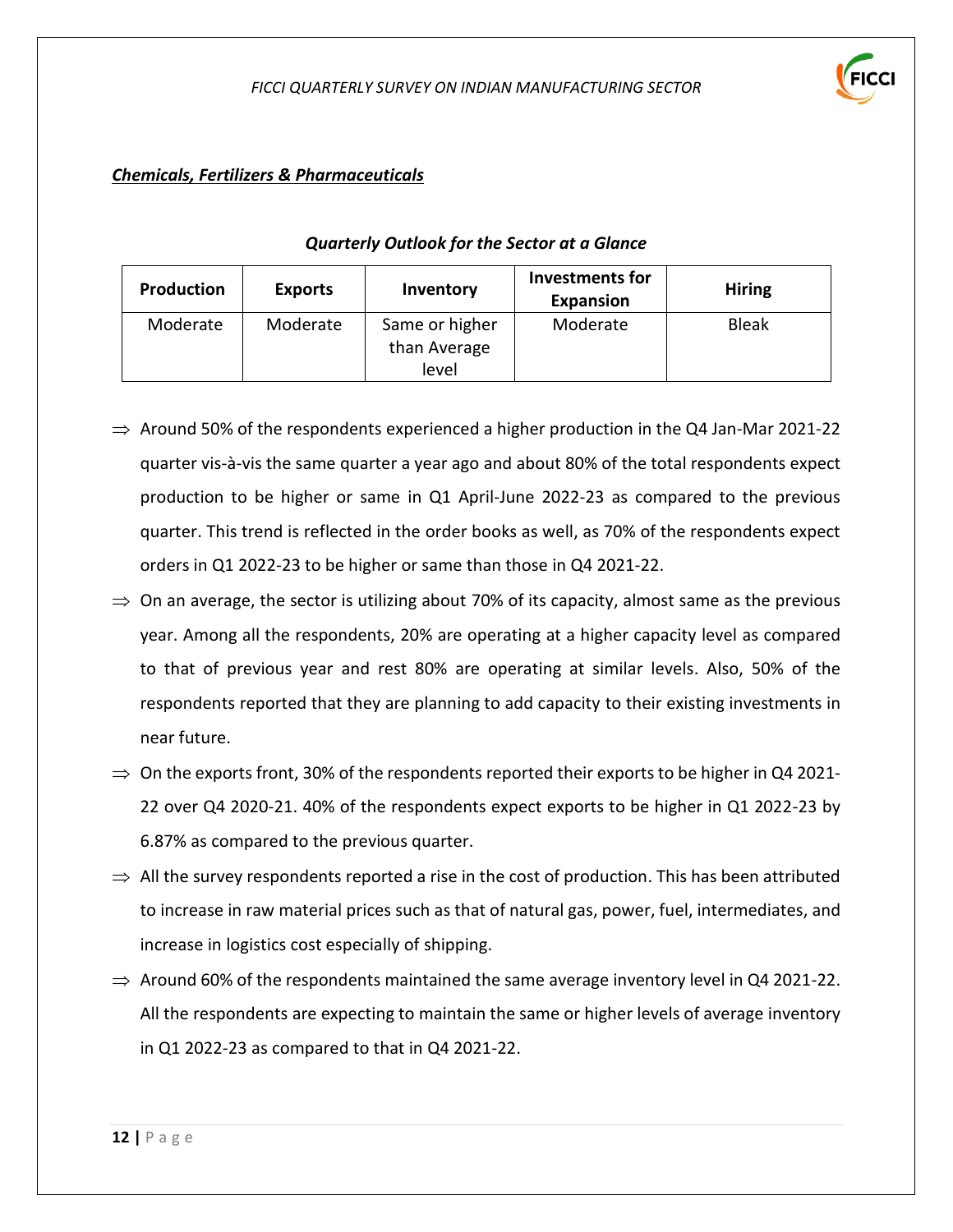

- $\Rightarrow$  According to respondents in the sector, around 92% of operations are taking place in factories/facilities post relaxations in lockdown conditions.
- $\Rightarrow$  The respondents reported no shortage of labour in the market and only about 30% of the respondents are planning to hire additional workforce in near future.
- $\Rightarrow$  Approximately 80% of the respondents responded that they have sufficient funds available to them from their banks for fulfilling their capital requirements. The average rate of interest at which the industry is availing credit was reported to be around 8.75%.
- $\Rightarrow$  Companies in this sector reported to ensure 100% vaccination for all their employees including contract labors, regular washing of hands and keeping safe distance at work to avoid the spread of third wave. They also mentioned avoiding crowding of people, allowing limited number of workers, preferring online meetings, and taking all the precautionary measures.
- $\Rightarrow$  The respondents across the industry expect manufacturing growth to revive in next six to nine months. As per the industry, following should be the top priorities of the government to revive the growth in manufacturing:
	- Tax structure reforms, support to the industry for enhancing domestic production of medical device components, and fast-forwarding indigenization of key import goods like semiconductors.
	- Easy availability of credit at lower interest rates and providing financial support to the small manufacturers in this sector.
	- Enhancing overall manufacturing productivity and introducing sustainable and environment friendly policies.
	- Promotion of Ayurvedic products globally and creating confidence among consumers with the help of scientific evidence for its efficacy and safety.
	- $\Rightarrow$  Insufficient availability of raw materials, consignments stuck at ports and supply chain disruptions are the most significant constraints to the growth of the sector. Subdued domestic and export demand, high freight and energy costs and credit constraints have also been reported.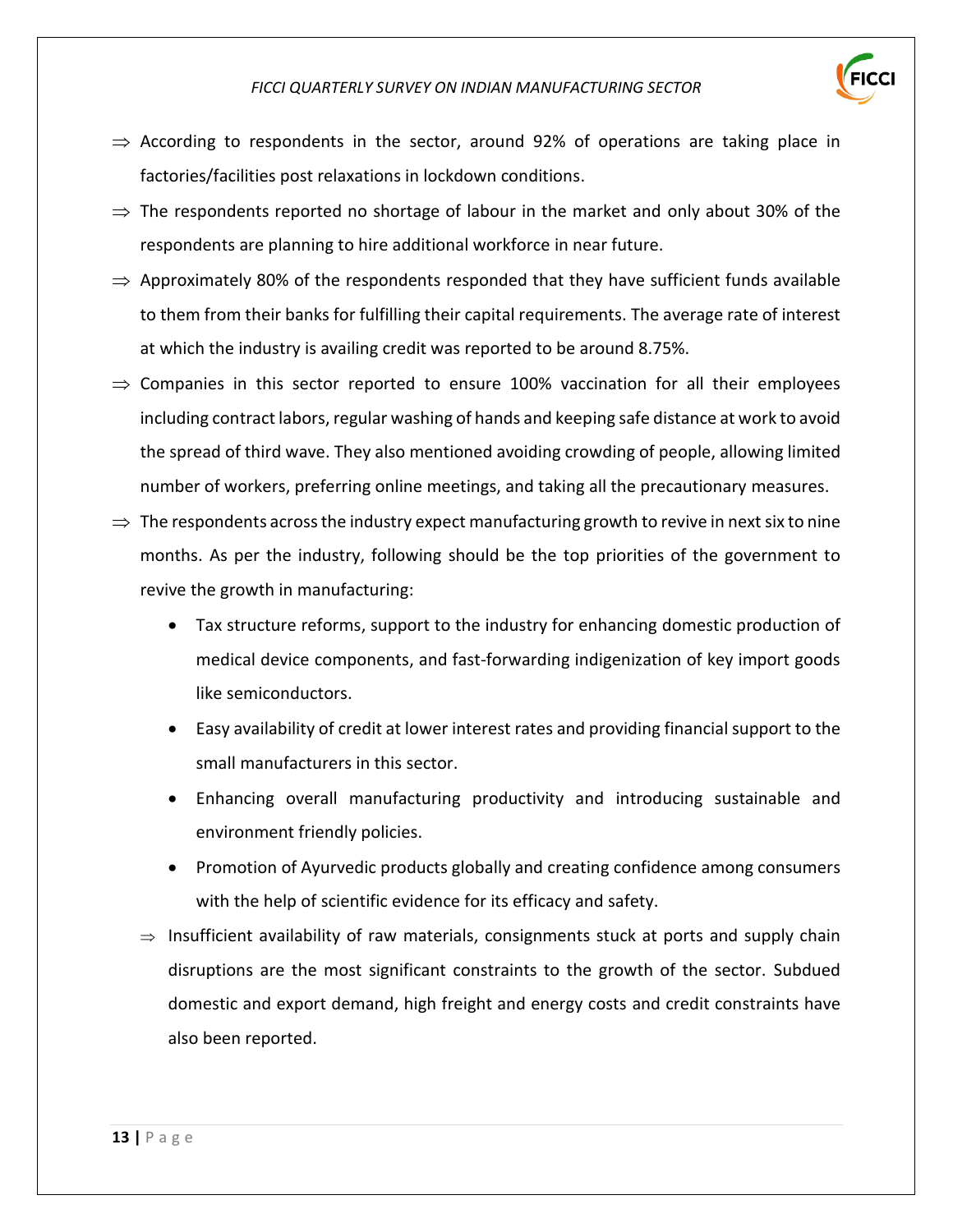

# *Footwears*

### *Quarterly Outlook for the Sector at a Glance*

| Production | <b>Exports</b> | Inventory     | Investment for<br><b>Expansion</b> | <b>Hiring</b> |
|------------|----------------|---------------|------------------------------------|---------------|
| Moderate   | Positive       | Average level | <b>Bleak</b>                       | Positive      |

- $\Rightarrow$  About 66% of the respondents had higher production in Q4 Jan-Mar 2021-22 quarter vis-àvis the same quarter a year ago and almost same percentage of respondents expect higher production levels in the Q1 April-June 2022-23 as compared to the previous quarter. This trend is also reflected in the order books which show that all the respondents expect orders in Q1 2022-23 to be higher than those in Q4 2021-22.
- $\Rightarrow$  On an average, the sector is utilizing about 60% of its capacity. Among all the respondents, 67% are operating at a higher capacity as compared to that of previous year. Around one third of the respondents in this quarter are planning to make investments and add capacity in next six months.
- $\Rightarrow$  On the exports front, all the respondents reported their exports to be higher in Q-4 2021-22 over Q-4 2020-21.
- $\Rightarrow$  All the respondents reported a rise in the cost of production. This has been attributed majorly to the increase in raw material prices especially certain chemicals. Increase in labor cost, freight charges and logistics cost have also been major factors in pushing up the costs.
- $\Rightarrow$  66% of the respondents were maintaining the average inventory levels in Q-4 2021-22. Only 33% of the respondents expect higher than average inventory levels in the Q-1 2022-23.
- $\Rightarrow$  According to the respondents in footwear sector, around 60% of operations are taking place in factories/facilities.
- $\Rightarrow$  66% of the respondents reported that they are facing shortage of labor force presently with trained workforce scarcity posing a constraint.
- $\Rightarrow$  On a positive note, all the respondents are planning to hire additional workforce in near future.

**14 |** P a g e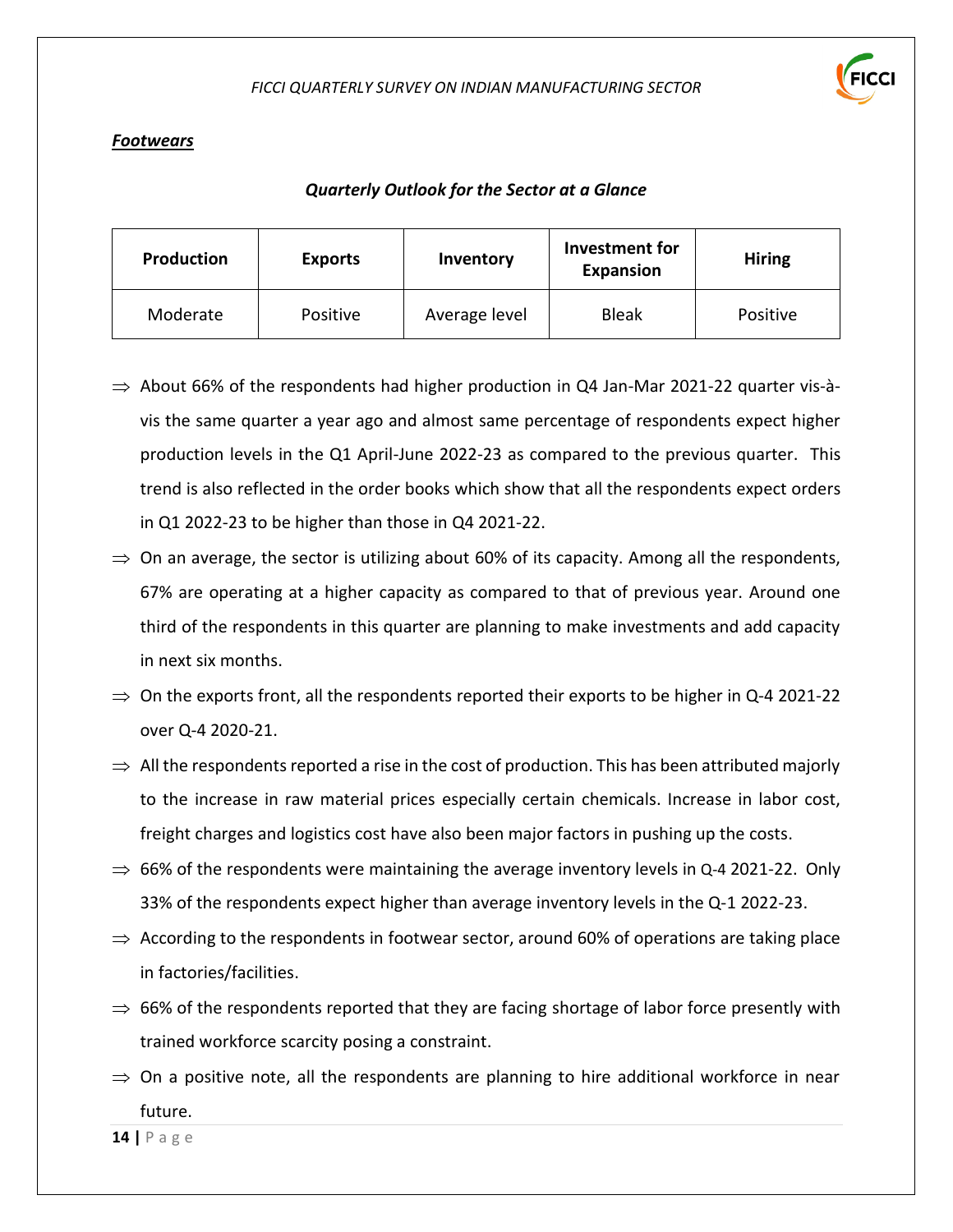

- $\Rightarrow$  On an average, the industry reported to be availing credit at an interest rate close to 7.25% p.a. and around a third of the respondents reported insufficient availability of funds due to reluctance of banks to lend.
- $\Rightarrow$  Respondents in the footwear sector mentioned that they are following COVID protocols and SOPs mentioned by the government and are ensuring vaccination of all their employees and workers to contain the spread of the disease.
- $\Rightarrow$  The respondents expect manufacturing growth to revive in around six to nine months. Following measures were suggested to boost growth of manufacturing:
	- Easy availability of funds for the industry to support their operational expenses.
	- Support for indigenization of footwear materials which currently are mostly based on western designs, R&D initiatives for Indian manufacturers related to product and material technology.
- $\Rightarrow$  Credit and finance availability, lack of domestic demand, untrained labour and unavailability of raw materials are some of the major constraints affecting growth of this sector.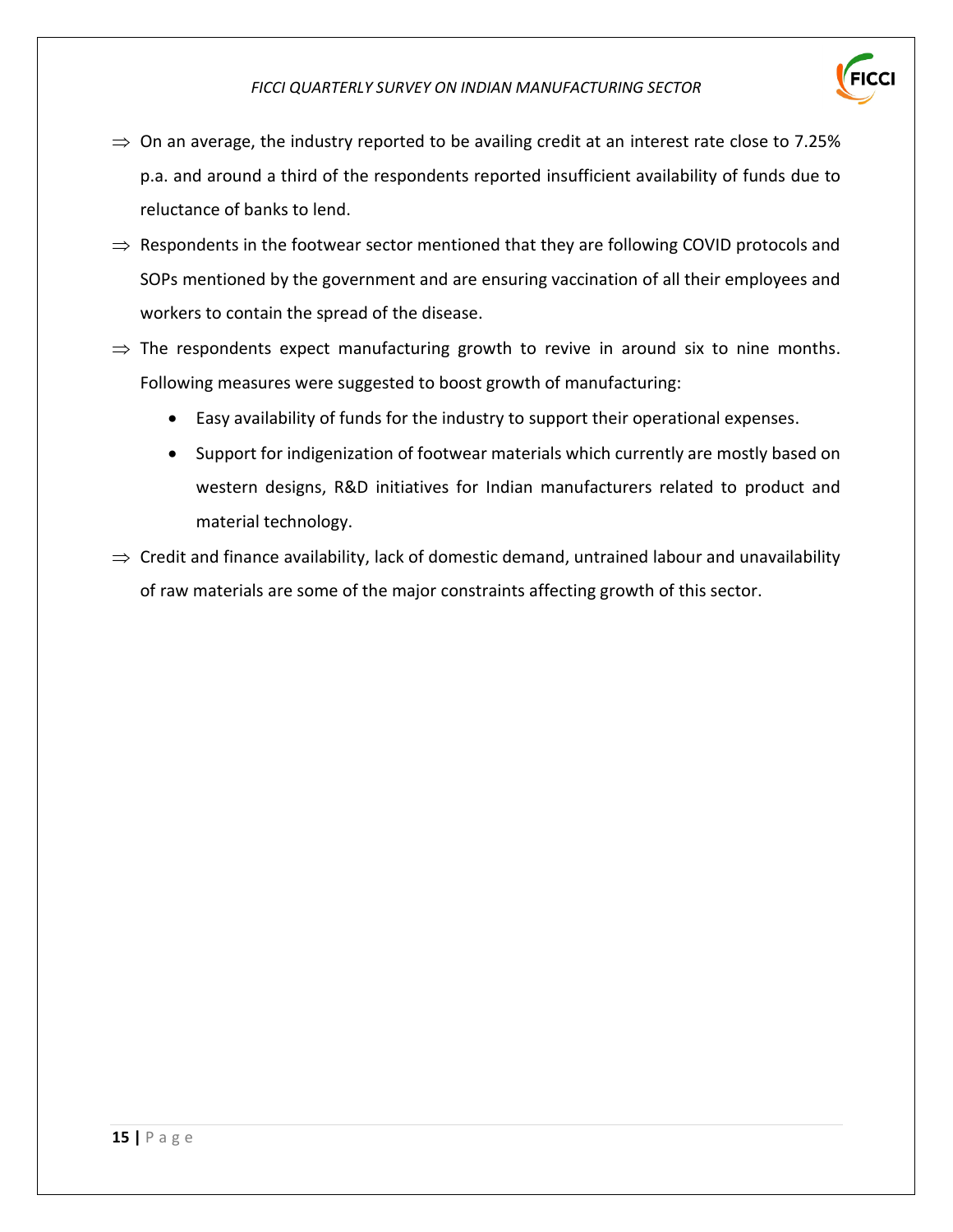

# *Machine Tools*

| Production | <b>Exports</b>  | Inventory     | Investment for<br>Expansion | <b>Hiring</b> |
|------------|-----------------|---------------|-----------------------------|---------------|
| Strong     | <b>Positive</b> | Average level | Moderate                    | Moderate      |

- $\Rightarrow$  About 57% of the respondents expect higher production levels in the Q1 April-June 2022-23. The order books show that over 57% of the respondents expect orders in Q1 2022-23 to be higher or same than those in Q4 2021-22.
- $\Rightarrow$  On an average, the sector is utilizing about 75% of its capacity. Among all the respondents, 86% are operating at a higher capacity as compared to that of previous year. Not more than 43% of the respondents in this quarter are planning to make investments and add capacity in next six months due to reasons such as lack of availability of skilled manpower and high raw material costs.
- $\Rightarrow$  On the exports front, 71% of the respondents reported their exports to be higher in Q4 2021-22 over Q4 2020-21. On average the exports increased by 9% for the industry. Approximately 43% of the respondents expect exports to further increase in Q1 2022-23.
- $\Rightarrow$  All the respondents reported a rise in the cost of production. This has been attributed majorly to the increase in raw material prices especially of ferrous and non-ferrous materials. In addition, there has been increase in labor cost, freight charges and logistics cost.
- $\Rightarrow$  All the respondents reported same or more than average inventory levels in Q4 2021-22. For Q1 2022-23, 85% of the respondents expect same or more than average inventory levels.
- $\Rightarrow$  According to the respondents in machine tools sector, around 90% of operations are taking place in factories/facilities.
- $\Rightarrow$  70% of the respondents reported that they are not facing any shortage of labor force presently.
- $\Rightarrow$  On a positive note, 57% of the respondents are planning to hire additional workforce in the near future.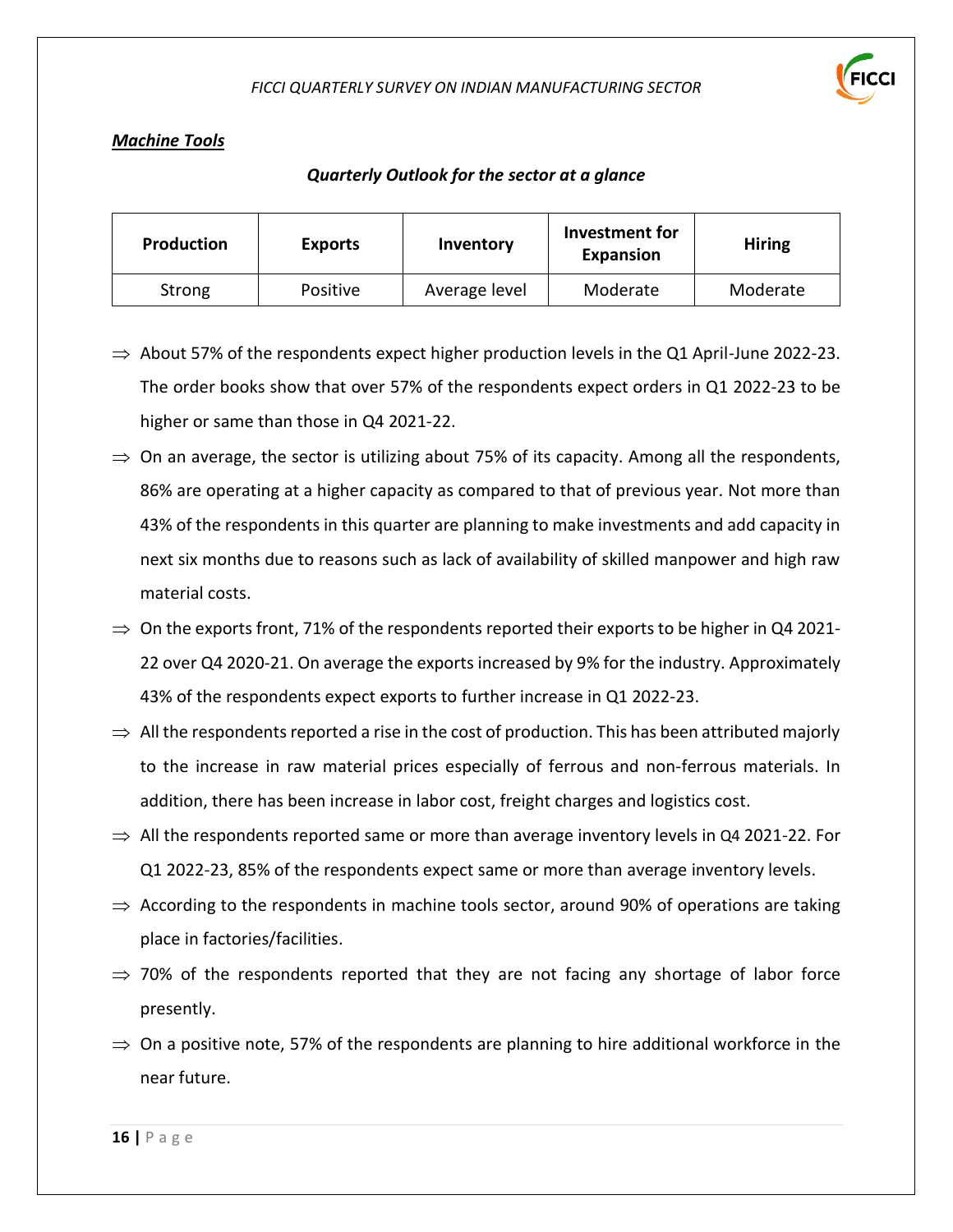

- $\Rightarrow$  On an average, the industry reported to be availing credit at an interest rate close to 8.7% p.a. and 71% respondents reported sufficient availability of funds.
- $\Rightarrow$  Sector respondents believe that overall manufacturing sector would revive in next three to six months. Industry suggested the following for acceleration of sector's growth:
	- Support from the government to the industry, credit support, swift implementation of PLI scheme, GST rate modification and rationalization, inflation control and providing logistics support.
	- Ensuring easy availability of low-cost finance and development of programmes for skilling of labour.
- $\Rightarrow$  Insufficient availability and high prices of raw materials such as steel and components, supply chain disruptions, reduced domestic demand and consignments stuck at ports are some of the major constraints restricting the sector's growth.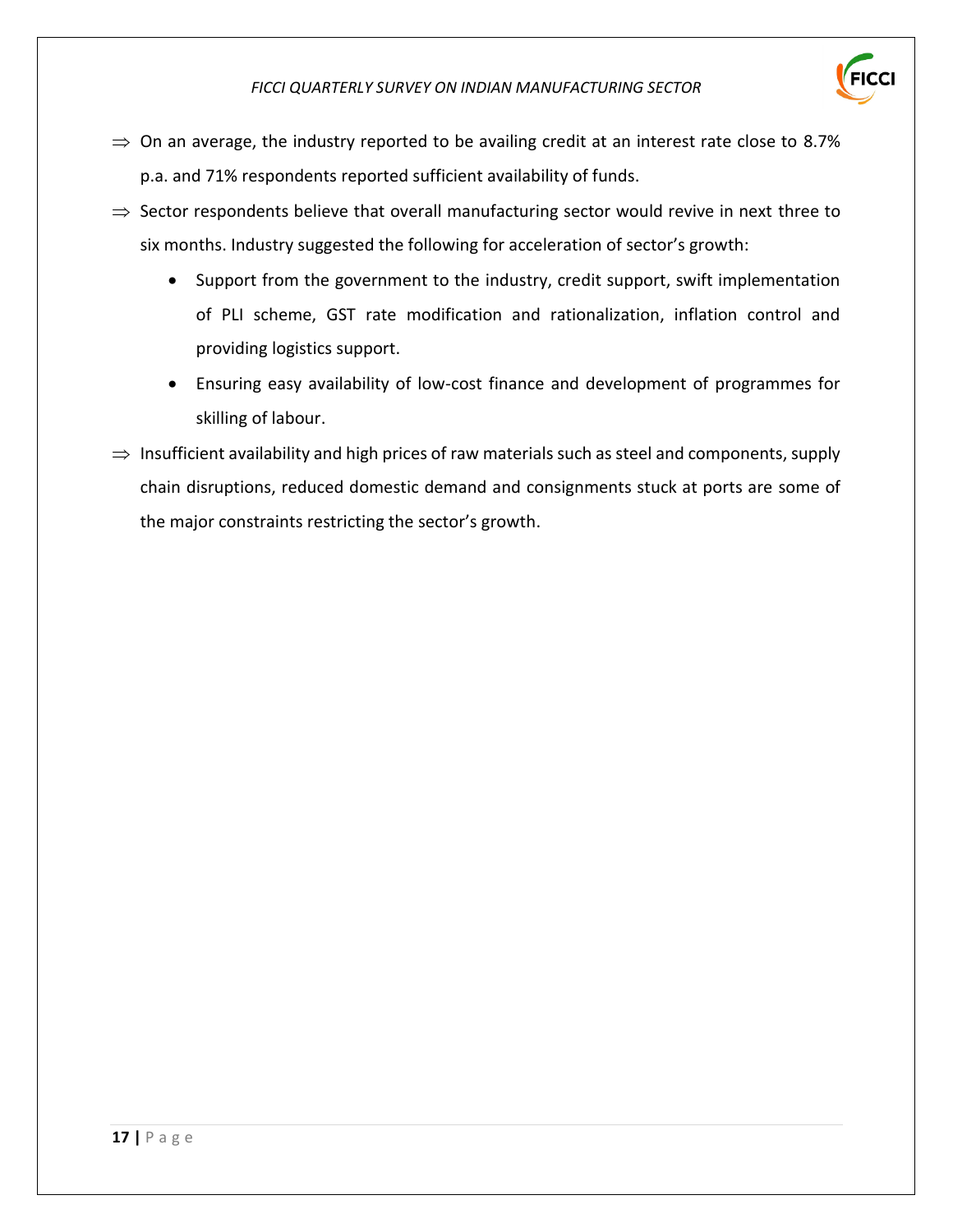

# *Metal and Metal Products*

| <b>Production</b> | <b>Exports</b> | Inventory                     | Investment for<br>Expansion | <b>Hiring</b> |
|-------------------|----------------|-------------------------------|-----------------------------|---------------|
| Moderate          | Moderate       | Average and<br>slightly above | <b>Bleak</b>                | Moderate      |

- $\Rightarrow$  About 46% of the respondents had higher production, while 38% of them witnessed a decline in the Q-4 Jan-Mar 2021-22 vis-à-vis the same quarter a year ago. Of all the respondents, around 31% expect higher levels of production in Q-1 April-June 2022-23. The order books show that about 77% of the respondents expect orders in Q-1 2022-23 to be higher or same than those in Q-4 2021-22.
- $\Rightarrow$  On an average, the sector is utilizing about 75% of its capacity. Among all the respondents, 54% are operating at a higher capacity and a little over 30% are operating at the same level compared to that of previous year. Over a third i.e., 38% of the respondents in this quarter are planning to make investments and add capacity in the next six months.
- $\Rightarrow$  On the exports front, about 39% of the respondents reported their exports to be higher in Q4 2021-22 over Q4 2020-21. On average the exports increased by 18% for the industry. About 54% of the respondents expect their exports to increase by 12.8% in Q1 2022-23.
- $\Rightarrow$  Cost of production increased for over 92% of the respondents due to increase in fuel price and thereby logistics cost, increase in price of inputs such as copper, plastic, paper, enamels, steel and M.S Scraps and weakening of Indian currency.
- $\Rightarrow$  While 23% of the respondents were maintaining more than average inventory levels in Q-4 2020-21, 61% of the respondents were maintaining the average inventory levels. In the Metals and Metal Products industry, around 84% of the respondents expect either higher or similar to average level inventory in the Q-1 2022-23.
- $\Rightarrow$  According to the respondents in this sector, around 98% operations are taking place in factories/facilities.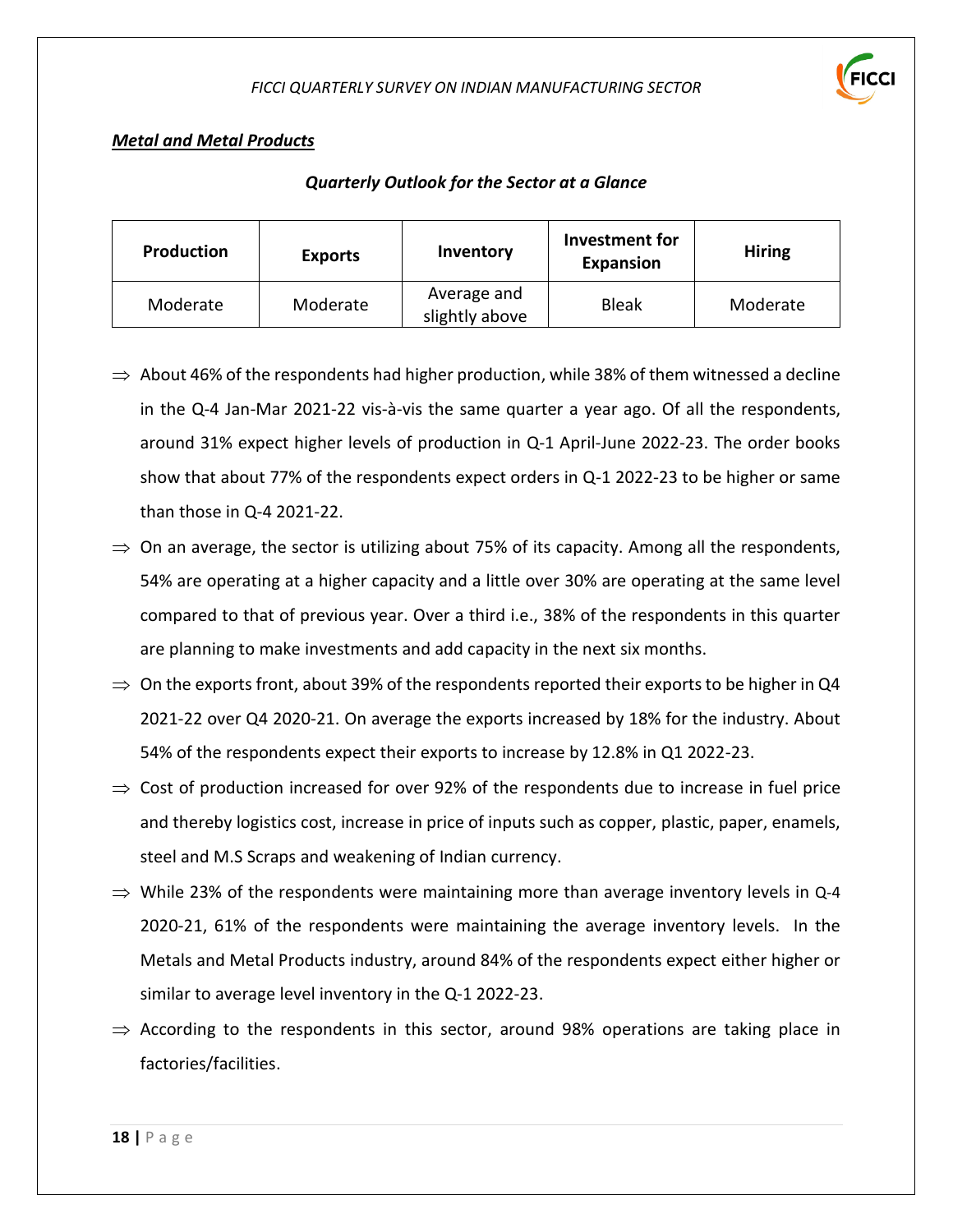

- $\Rightarrow$  85% of the respondents reported that they are not facing any shortage of labor force currently.
- $\Rightarrow$  On a positive note, 30% of the respondents are planning to hire additional workforce in near future.
- $\Rightarrow$  On an average, the industry reported to be availing credit at an interest rate close to 8.47% p.a. and 85% of the respondents reported sufficient availability of funds.
- $\Rightarrow$  Respondents in metal sector mentioned that they are using sanitizer and masks regularly, ensuring full vaccination of employees, their families and contract workers. They are strictly following COVID protocols to minimize the impact of third wave by closely monitoring the new developments.
- $\Rightarrow$  Majority of the respondents indicated that domestic demand would revive in another three to six months' time frame. Industry suggested the following for acceleration of sector's growth:
	- Support from the government to the industry, credit support, swift implementation of PLI scheme, GST rate modification and rationalization, inflation control and providing logistics support.
	- More credit availability to the sector, increase in Government spending on infrastructure, reduction in compliances for MSME sector thereby enhancing Ease & Cost of Doing Business.
	- Reduce imports through localization program and promote Make in India initiative.
- $\Rightarrow$  Most of the respondents felt that insufficient availability of raw materials, high cost of credit & finance, low domestic demand and absence of robust supply chain mechanisms are major constraints for the industry's growth at present.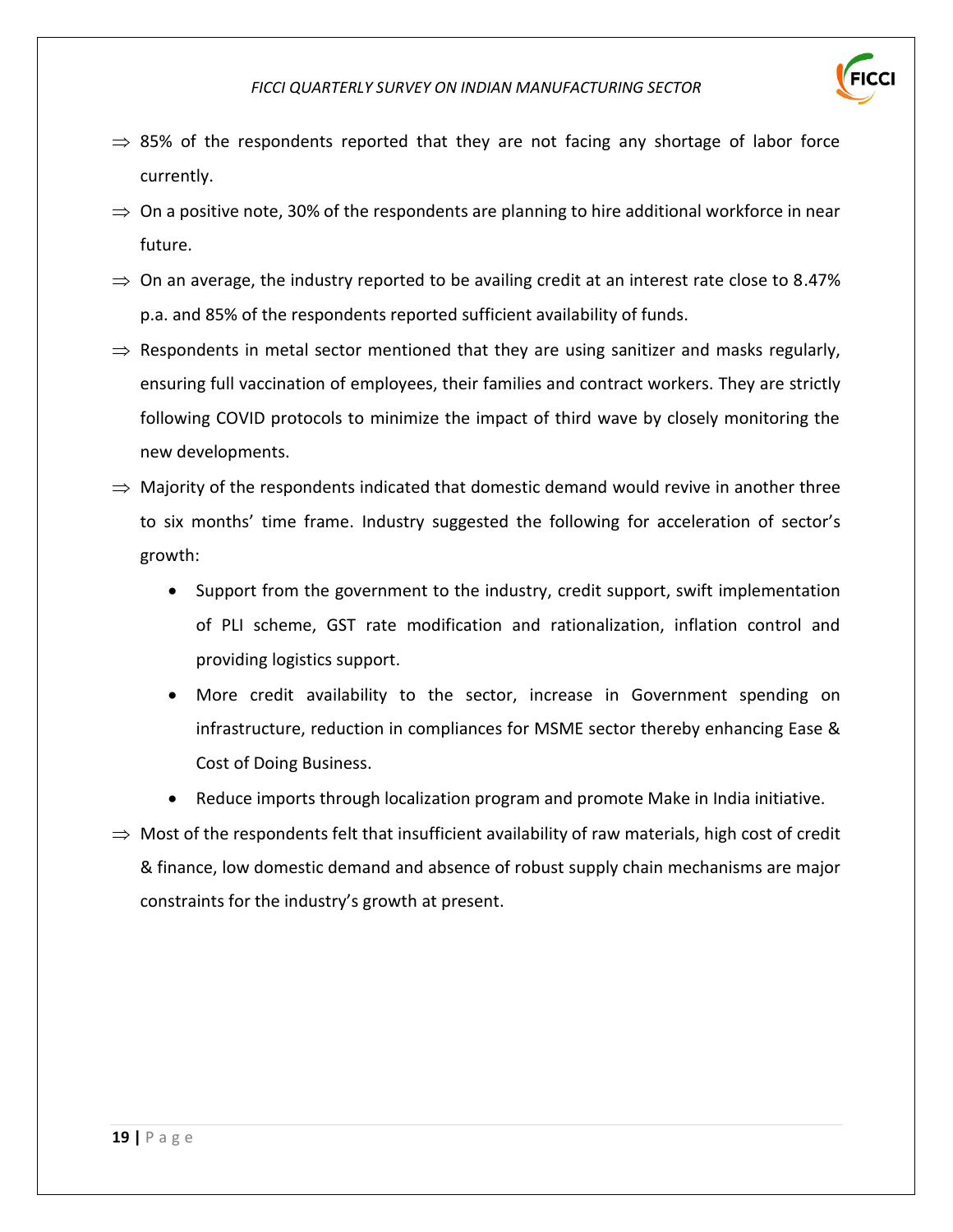

#### *Paper*

#### *Quarterly Outlook for the sector at a glance*

| Production | <b>Exports</b> | Inventory     | Investment for<br><b>Expansion</b> | <b>Hiring</b> |
|------------|----------------|---------------|------------------------------------|---------------|
| Moderate   | Positive       | Average level | <b>Bleak</b>                       | <b>Bleak</b>  |

- $\Rightarrow$  All the respondents had higher production in the Q-4 Jan-Mar 2021-22 quarter vis-à-vis the same quarter a year ago and over half of the respondents expect this trend to continue in the Q-1 April-June 2022-23. The order books shows that 50% of the respondents expect orders in Q-1 2022-23 to be higher than those in Q-4 2021-22.
- $\Rightarrow$  On an average, the sector is utilizing about 95% of its capacity, higher than the capacity utilization last year.
- $\Rightarrow$  On the exports front, all the respondents reported their exports to be higher in Q-4 2021-22 over Q-4 2020-21. On average the exports increased by 20% for the industry. Half of the respondents expect their exports to be same in Q1 2022-23 as compared to the previous quarter.
- $\Rightarrow$  50% of the respondents have reported increase in cost of production as a percentage of sales for the sector due to increase in prices of raw materials and their limited availability.
- $\Rightarrow$  Half of the respondents were maintaining average inventory levels in Q-4 2020-21. However, they expect less than average inventory levels in the Q-1 2022-23 due to reopening of schools and offices post removal of lockdown restrictions and expansion in e-commerce sector giving rise to demand for paper and paperboard packaging material.
- $\Rightarrow$  According to the respondents in this sector, around 98% of operations are taking place in factories/facilities.
- $\Rightarrow$  The respondents reported that they are not facing any shortage of labor force.
- $\Rightarrow$  On a positive note, half of the respondents are planning to hire additional workforce in near future.
- $\Rightarrow$  On an average, the industry reported to be availing credit at an interest rate close to 8.15% p.a. and all the respondents reported sufficient availability of funds.

**20 |** P a g e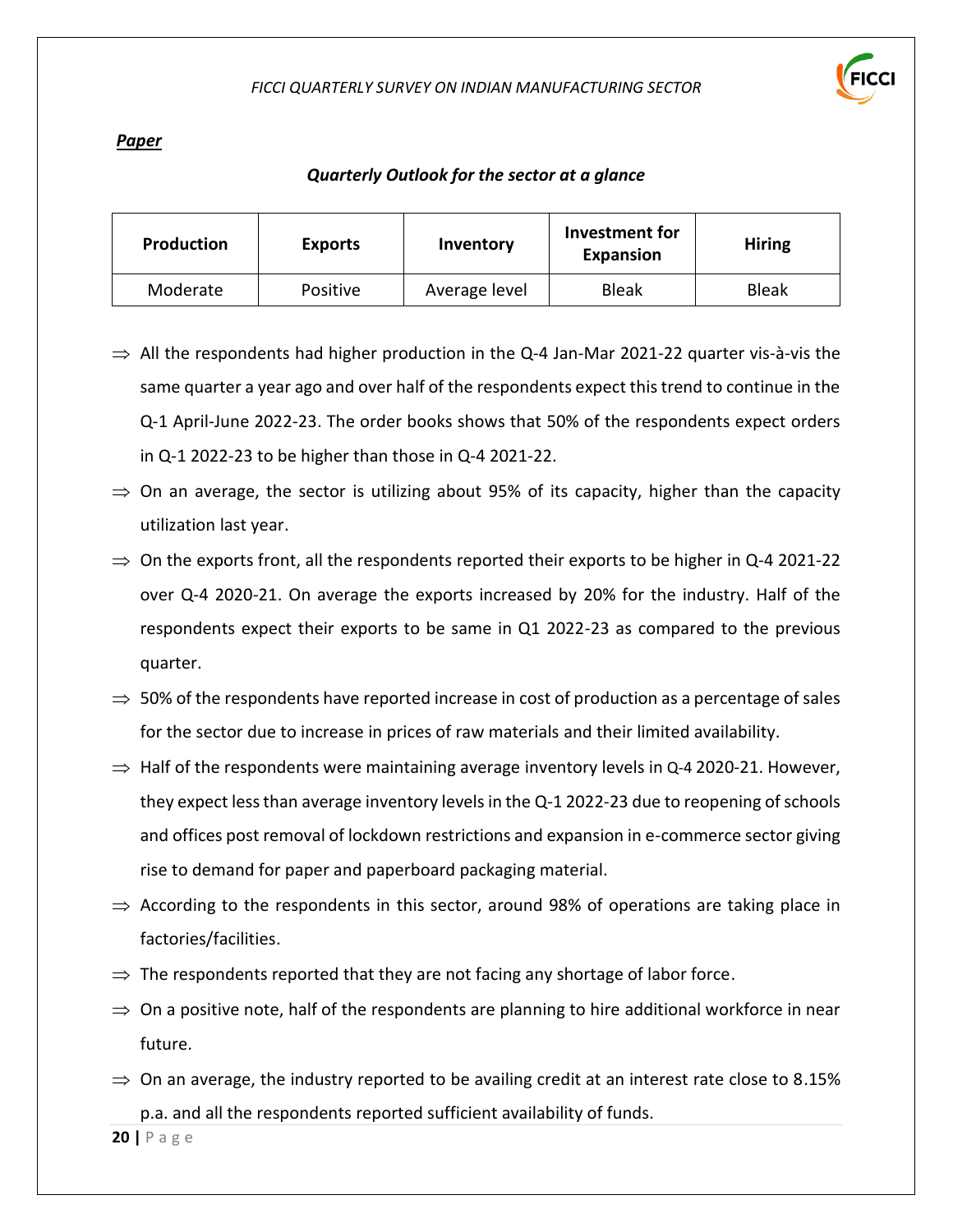

- $\Rightarrow$  In order to contain spread of the virus, respondents in the paper products sector are enforcing COVID appropriate behavior, ensuring full vaccination of all the employees and their family members.
- $\Rightarrow$  Sector respondents believe that overall manufacturing sector would revive in next three or six months. The industry has suggested the following steps to revive the growth of manufacturing sector:
	- Lowering of income tax rate to revive domestic demand and need for policies to increase employment opportunities.
	- Direct income transfers to the bottom of the pyramid.
	- Extension of LTC cash voucher scheme with softer terms.
- $\Rightarrow$  Low domestic demand, supply chain bottlenecks and export issues are significant constraint for the sector which are restricting its growth. Other constraints being faced by the sector is the limited availability of raw material and competition from imports.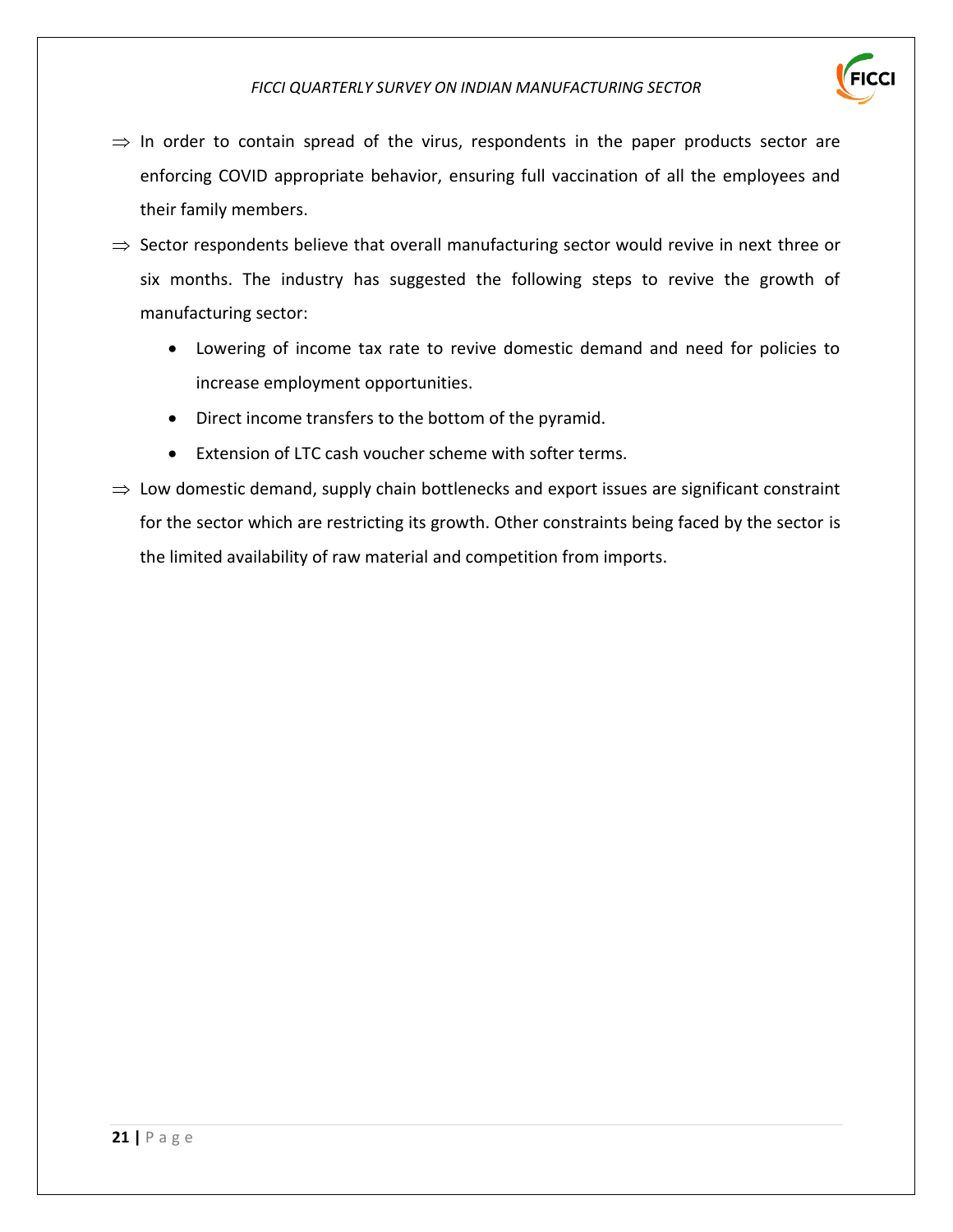

#### *Textiles*

| Production | <b>Exports</b> | Inventory                                       | Investment for<br><b>Expansion</b> | <b>Hiring</b> |
|------------|----------------|-------------------------------------------------|------------------------------------|---------------|
| Strong     | Positive       | Same or More<br>than Average<br>inventory level | Positive                           | <b>Bleak</b>  |

- $\Rightarrow$  About 44% of the respondents had higher production and 28% had similar levels of production in the Q-4 Jan-Mar 2021-22 vis-à-vis the same quarter a year ago. Over 45% of the respondents expect a higher level of production in the Q-1 April-June 2022-23. This trend is also reflected in the order books which shows that over 72% of the respondents expect orders in Q-1 2022-23 to be higher or same than those in Q-4 2021-22.
- $\Rightarrow$  On an average, the sector is utilizing about 85% of its capacity, little higher than the capacity utilization in previous quarter which was 80%. Among all the respondents, around 55% are operating at a higher capacity and a little over 27% are operating at the same level compared to that of previous year. Positively, 44% of the respondents in this quarter are planning to make investments and add capacity in the next six months.
- $\Rightarrow$  On the exports front, 55% of the respondents expect their exports to increase in Q1 2022-23 by an average of 21%. Over 61% of the respondents reported their exports to be higher in Q-4 2021-22 over Q-4 2020-21.
- $\Rightarrow$  Around 78% of the respondents reported a rise in the cost of production. This has been attributed majorly to increasing cost of raw materials such as coal, dyes, chemicals, spare parts, cotton and packing material along with escalation in labour charges. In addition, freight rates have increased and there has been uncertainty in freight movement.
- $\Rightarrow$  All the respondents reported on maintaining either same or more than average inventory levels in Q4 2021-22. The respondents expect higher than average inventory levels in Q-1 2022-23.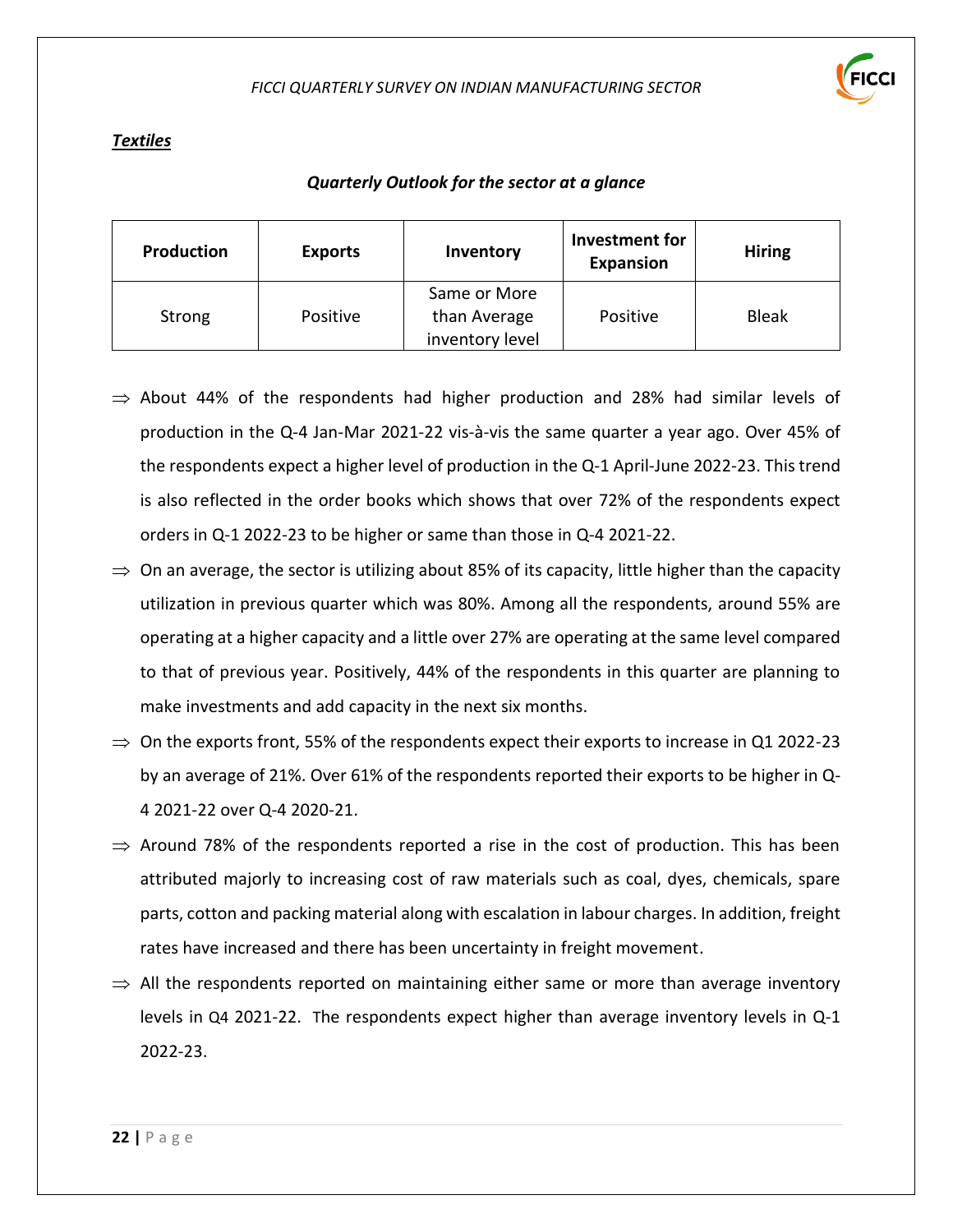

- $\Rightarrow$  According to the respondents in the sector, around 86% operations are taking place in textiles factories/facilities.
- $\Rightarrow$  71% of the respondents reported that they are not facing any shortage of labor force presently. A few of the respondents who are facing shortage have complained of lack of skilling of labour and workers not willing to work in manufacturing as some of the reasons for the same.
- $\Rightarrow$  Only 23% of the respondents are planning to hire additional workforce in near future.
- $\Rightarrow$  On an average, the industry reported to be availing credit at an interest rate close to 8.35% p.a. and all the respondents reported sufficient availability of funds.
- $\Rightarrow$  Respondents of textiles sector mentioned that their companies have undertaken a mass level vaccination plan for its staff and workers including their families. They are providing proper sanitizing facilities, maintaining social distancing, carrying out periodic antigen/RT-PCR test of employees, random health check-up of employees and workers in factories, and observing COVID appropriate behavior.
- $\Rightarrow$  The growth rate of manufacturing sector is likely to revive in next six months as per the survey respondents. The industry has suggested the following for reviving growth:
	- Availability of working capital to sustain the industry, swift implementation of PLI incentive scheme, check imports of jute products from Bangladesh, improve export competitiveness by entering into FTAs with the countries like USA, Europe, Japan, a cascading import duty structure and address the volatility in exchange rate.
	- Efforts needed to increase the disposable income to stimulate consumer demand, support for increasing textile products demand, GST refund and uniform GST structure for the textile industry and control the rising prices of diesel and petrol.
	- Need for creating employment generation opportunities, infrastructure upgradation through new investment, boost financial assistance to MSMEs and provide necessary incentives to increase exports.
	- Ensuring the availability of containers at reasonable rates and reduce the transaction costs (such as power cost, logistics cost, etc.). Infrastructural up-gradation (Rail / Road network from Manufacturer to port / customer).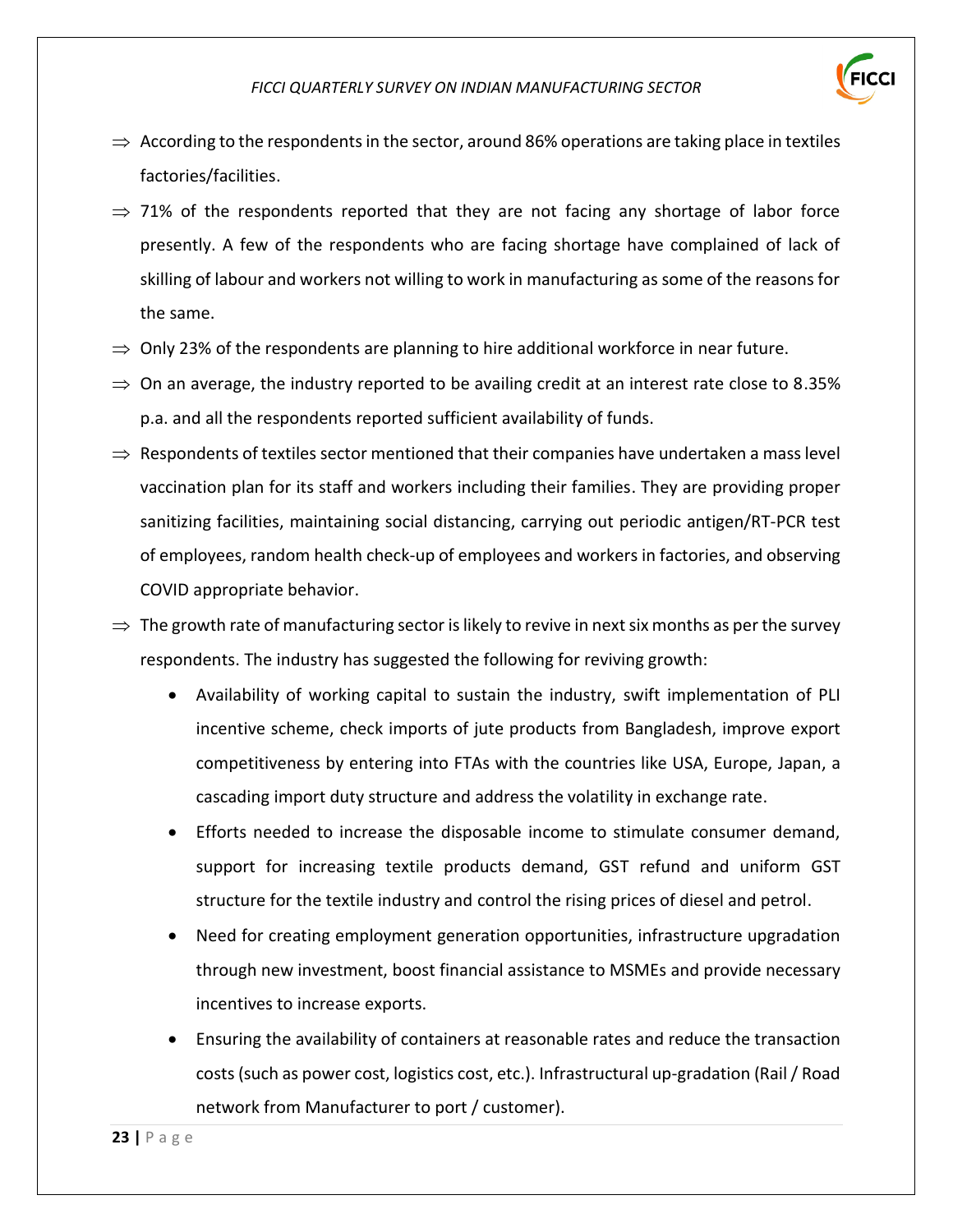

 $\Rightarrow$  Availability of raw materials, supply chain disruptions, and low domestic demand are reportedly some of the significant constraints for the sector which are restricting its growth. Consignments stuck at ports, availability of finance, export related issues are other constraints which are being faced by the sector.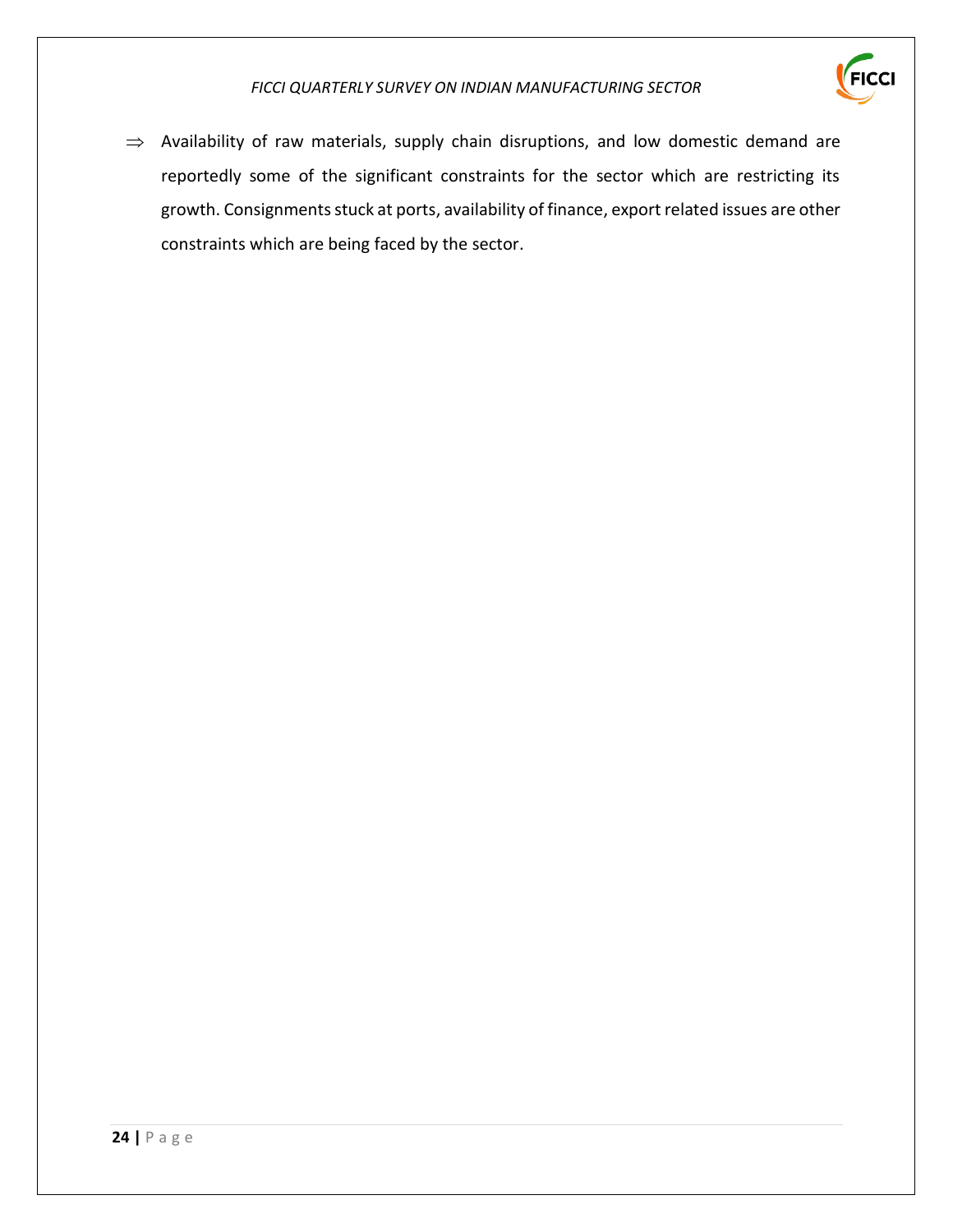

#### *Toys*

| <b>Production</b> | <b>Exports</b>  | Inventory     | <b>Hiring</b> |
|-------------------|-----------------|---------------|---------------|
| Moderate          | <b>Positive</b> | Average level | Moderate      |

- $\Rightarrow$  About 50% of the respondents had higher production in the Q-4 Jan-Mar 2021-22 quarter visà-vis the same quarter a year ago and similar percentage expect higher production levels in the Q-1 April-June 2022-23. This trend is also reflected in the order books which show that over 90% of the respondents expect orders in Q-1 2022-23 to be higher or same than those in Q-4 2021-22.
- $\Rightarrow$  On an average, the sector is utilizing about 70% of its capacity. Among all the respondents, 50% are operating at a higher capacity.
- $\Rightarrow$  On the exports front, over 87% of the respondents reported their exports to be higher in Q-4 2021-22 over Q-4 2020-21. On average the exports increased by 25% for the industry. All the respondents expect exports to increase by an average of 7.5% in Q1 2022-23 as compared to the previous quarter.
- $\Rightarrow$  All the respondents reported a rise in the cost of production. This has been attributed to increase in the cost of raw materials, increased QCO mandates, increase in the petrol & diesel prices leading to increase in the logistics cost.
- $\Rightarrow$  All the respondents were maintaining average or more than average inventory levels in Q-4 2021-22 and half of the respondents expect inventory levels to be more than average in the Q-1 2022-23.
- $\Rightarrow$  According to the respondents in toys sector, around 75% of operations are taking place in factories/facilities.
- $\Rightarrow$  Most of the respondents reported that they are facing shortage of skilled labor force due to higher attrition of workers to other companies after training. They are requesting government to build capacities and introduce training programs to skill the labour force as per requirements of the industry.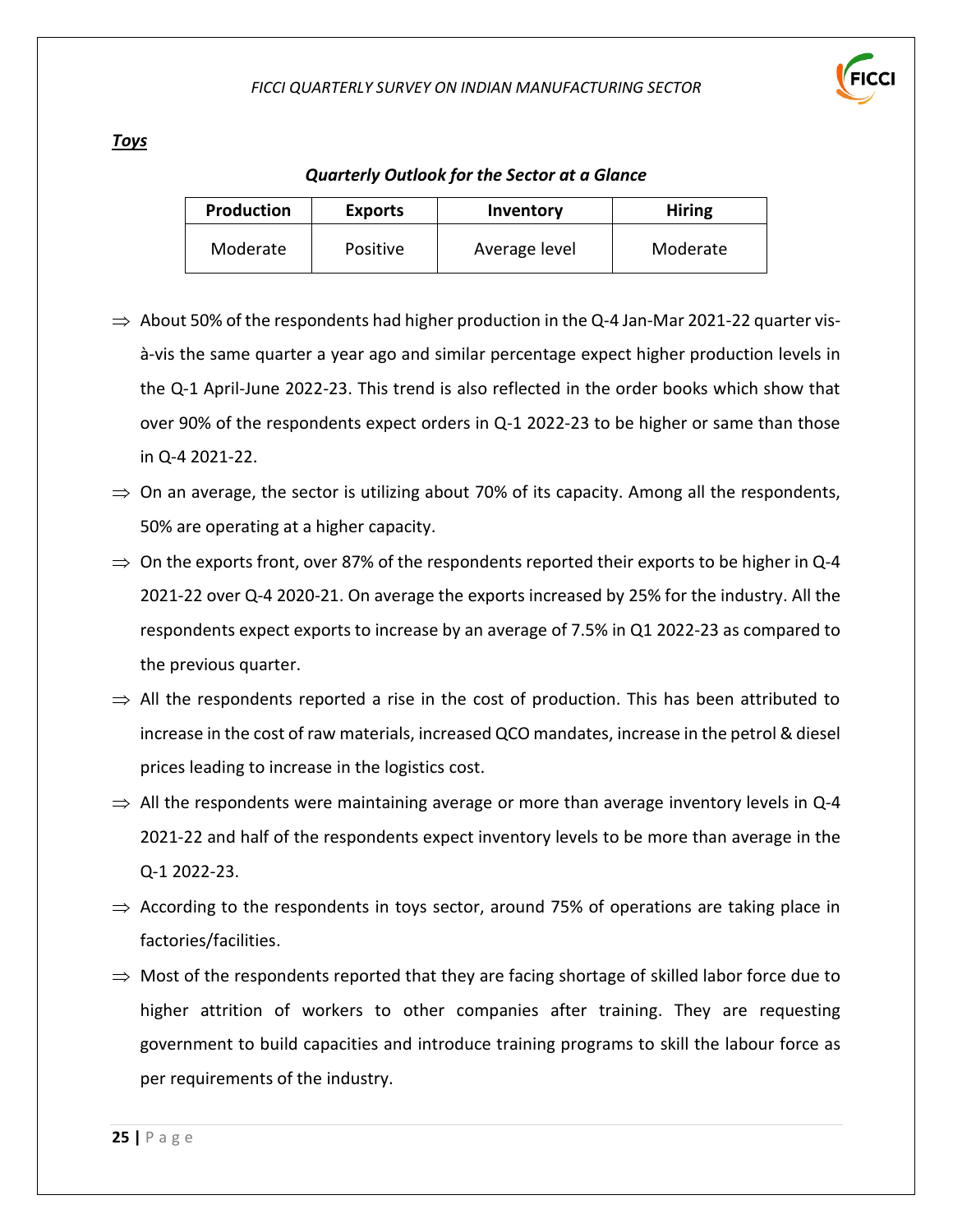

- $\Rightarrow$  50% of the respondents are planning to hire additional workforce in near future.
- $\Rightarrow$  On an average, the industry reported to be availing credit at an interest rate close to 8.5% p.a. and some of the respondents reported insufficient availability of funds.
- $\Rightarrow$  The respondents expect manufacturing growth to revive in next six months. Following are some proposals for revival of growth in the sector:
	- Availability of funds from banks at nominal rates.
	- The resolution of supply related issues, tax rate revision to boost domestic demand and reduction in raw material prices.
	- Easing of QCO compliances.
	- Single window application and grievance related system should be introduced instead of involvement of multiple government departments, making it difficult to avail benefits.
	- Make raw materials such as PVC domestically available in sufficient quantity and competitive price, in order to reduce import dependency.
- $\Rightarrow$  Supply chain constraints, lack of domestic and export demand, logistical obstacles, unavailability of skilled labour and high duties on raw materials with lack of substitutes in domestic market are some of the significant constraints faced by the sector.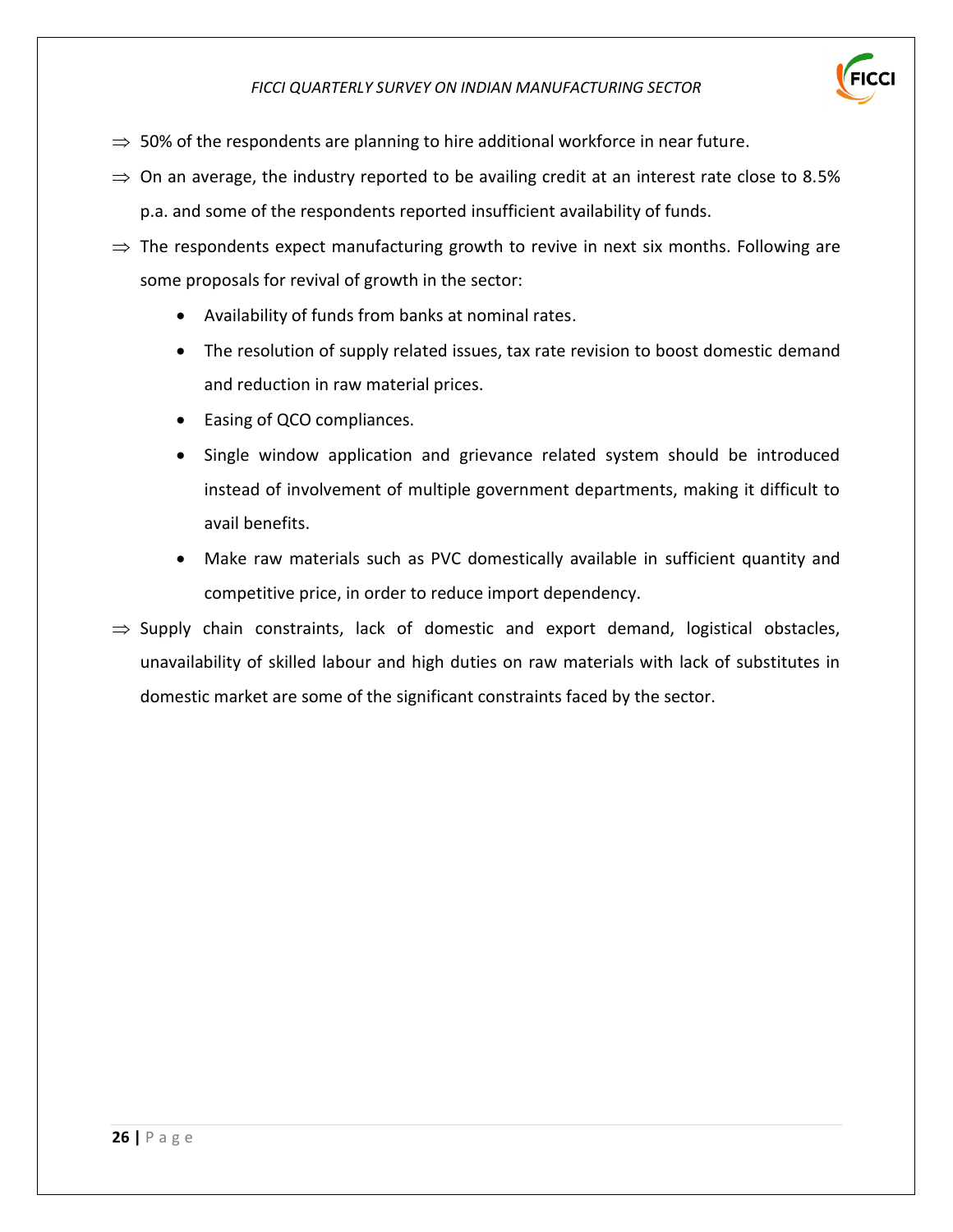

#### *Tyre*

| Production | Inventory                    | <b>Exports</b> | <b>Investments for</b><br><b>Expansion</b> |
|------------|------------------------------|----------------|--------------------------------------------|
| Strong     | Higher than<br>Average level | Positive       | <b>Bleak</b>                               |

- $\Rightarrow$  All of the respondents witnessed higher production in Q-4 Jan-Mar 2021-22 vis-à-vis the same quarter a year ago and they expect this trend to continue in Q-1 April-June 2022-23. This trend is also reflected in their order books which show that 90% of the respondents expect orders in Q-1 2022-23 to be higher or same than those in Q-4 2021-22.
- $\Rightarrow$  On an average, the sector is utilizing about 80% of its capacity. None of the respondents in this quarter are planning to make investments and add capacity in next six months due to under-utilization of the existing capacity.
- $\Rightarrow$  On the exports front, the respondents reported their exports to be higher in Q-4 2021-22 as compared to the same quarter in 2020-21. They further expect their exports in Q-1 2022-23 to be 6 to 8% higher.
- $\Rightarrow$  All the respondents reported an increase in the cost of production for them. Increase in the raw materials and logistics cost were the main reasons driving up the cost for the sector.
- $\Rightarrow$  Some of the respondents were maintaining more than average inventory levels in Q-4 2021-22. Most of the respondents expect more than average inventory levels in the Q-1 2022-23 due to decline in OE demand.
- $\Rightarrow$  According to the respondents in Tyre industry, around 97% of operations are taking place in factories/facilities.
- $\Rightarrow$  90% of the respondents reported that they are not facing any shortage of labor force.
- $\Rightarrow$  None of the respondents are planning to hire additional workforce in near future.
- $\Rightarrow$  To check the spread of fourth wave, respondents in this sector are encouraging vaccination and adherence to social distancing norms.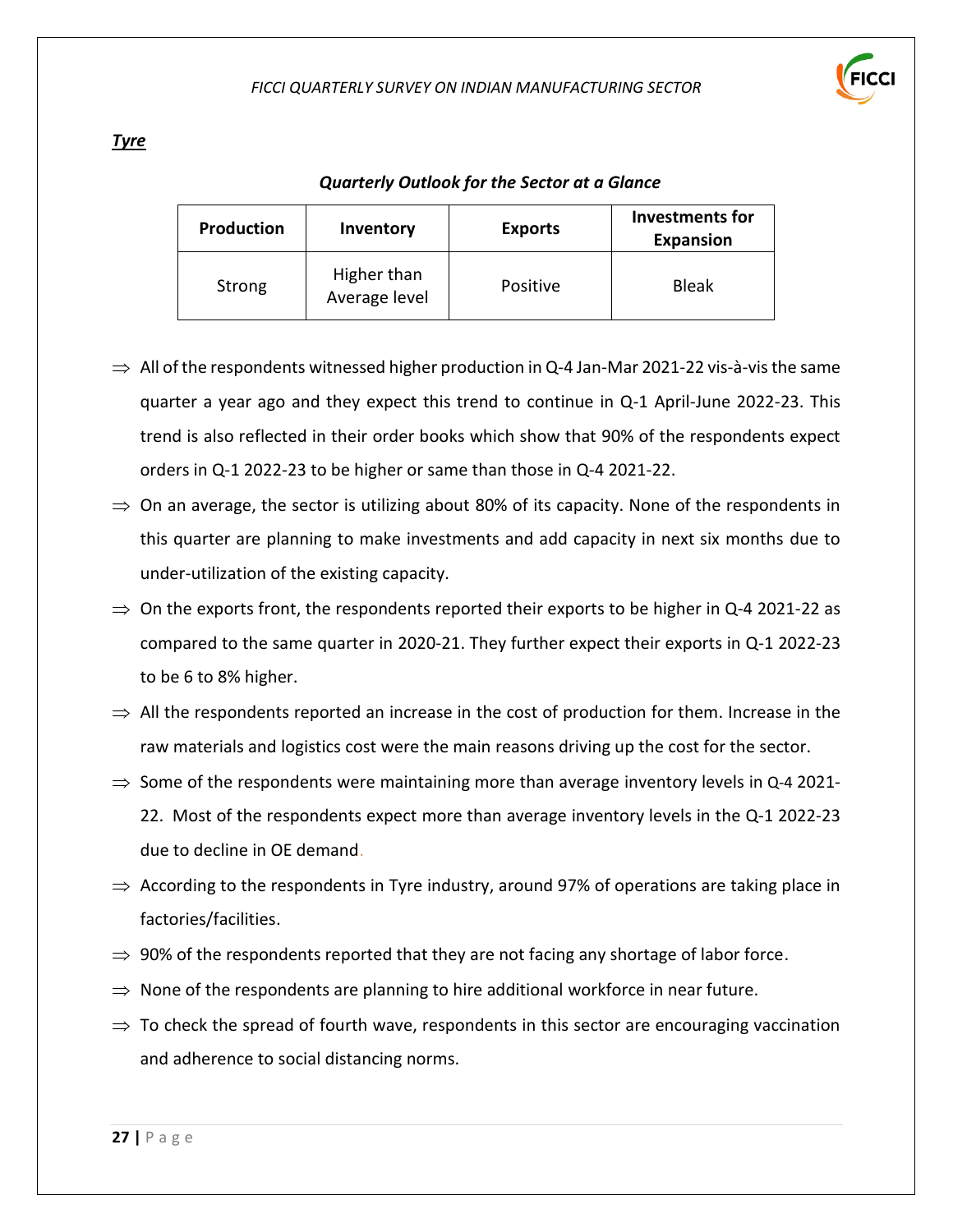- $\Rightarrow$  The respondents expect growth of manufacturing to revive in next three months. Following is proposed for revival of growth in the sector:
	- Inclusion of the tyre industry in the PLI scheme.
	- Addressing container shortage and high freight rates.
	- Reduction in rate of GST on 2 and 3 Wheeler tyres from 28% to 18% will help push the demand and manufacturing of 2Ws/3Ws.
	- Encourage public and private investments in the economy.
- $\Rightarrow$  Firms in this sector are significantly constrained by unavailability of raw material and consignments being stuck at port. Other constraints hampering the growth of the sector, as identified by the respondents, include lack of domestic demand, supply-chain disruptions and lack of credit and finance availability.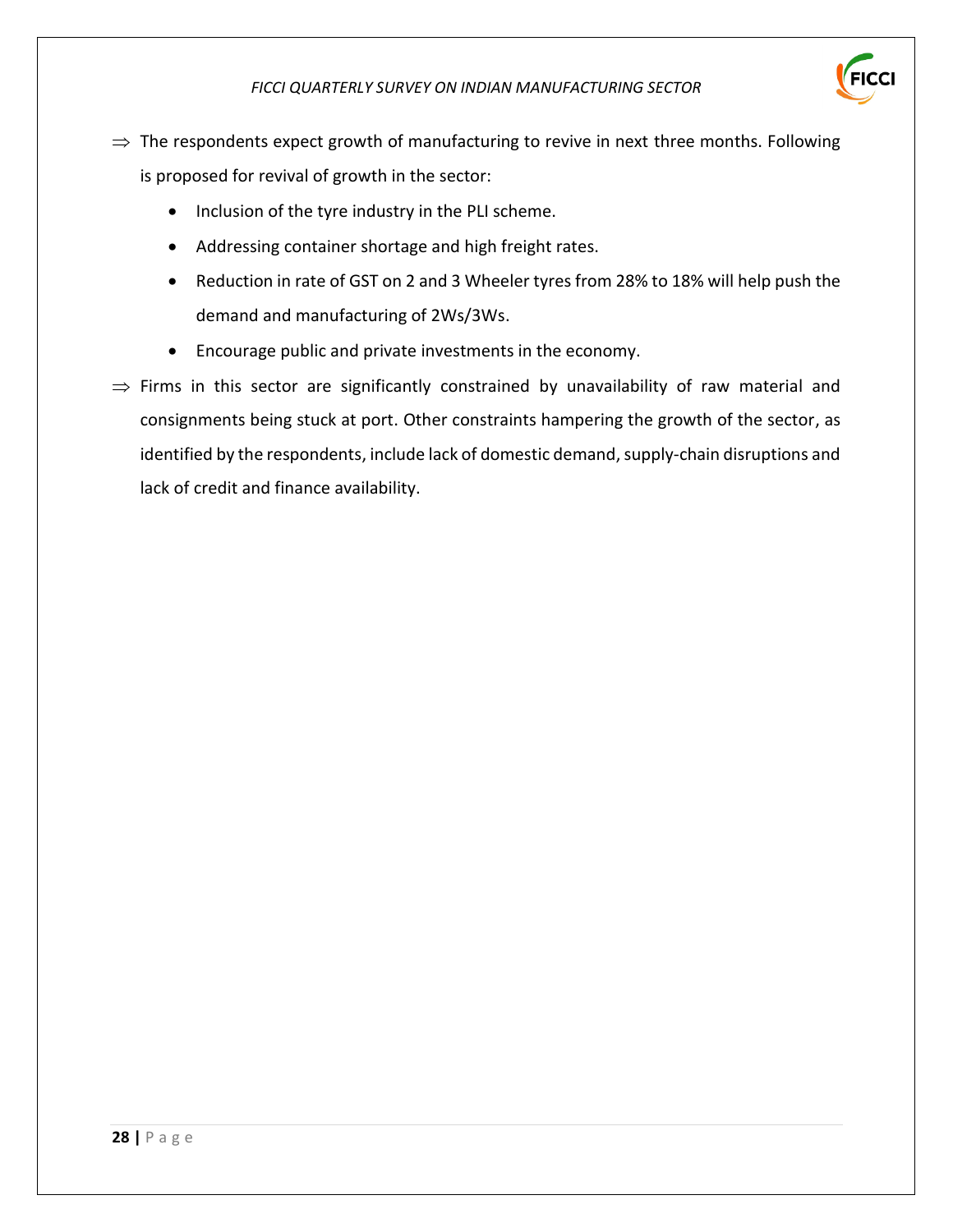

# *Miscellaneous*

| <b>Production</b> | Inventory     | Investments for<br>Expansion | <b>Hiring</b>   |
|-------------------|---------------|------------------------------|-----------------|
| Moderate          | Average level | moderate                     | <b>Positive</b> |

- $\Rightarrow$  Half of the respondents had higher production in the Q4 Jan-Mar 2021-22 quarter vis-à-vis the same quarter a year ago and all the respondents expect this trend to continue in the Q1 April-June 2022-23. This trend is also reflected in the order books which show that almost all the respondents expect orders in Q1 2022-23 to be same as those in Q4 2021-22.
- $\Rightarrow$  On an average, the industries under this category are utilizing approximately 95% of their capacity, which is greater than last year*.* None of the respondents are planning to make new investments and *expanding* capacity in next six months due to factors such as reduced cash flows, rising raw material costs and other supply chain constraints.
- $\Rightarrow$  On the exports front, over 50% of the respondents reported their exports to be higher in Q4 2021-22 over Q4 2020-21. Furthermore, all the respondents expect exports to increase by 12.5% on an average in Q1 2022-23.
- $\Rightarrow$  All the respondents reported a rise in the cost of production. This has been attributed majorly to the increase in raw material prices, increase in labor cost, freight charges, logistics cost and customer behaviour uncertainty.
- $\Rightarrow$  All the respondents were maintaining either same or more than average inventory levels in Q4 2021-22. More than half of the respondents expect higher than average inventory levels in the Q1 April-June 2022-23 due to improved demand conditions.
- $\Rightarrow$  According to the respondents around 100% of operations is taking place in factories/facilities.
- $\Rightarrow$  75% of the respondents reported that they are not facing any shortage of labor force presently. However, some respondents have reported inadequate availability of skilled manpower.
- $\Rightarrow$  All respondents are planning to expand workforce by 5% to 10% in near future.